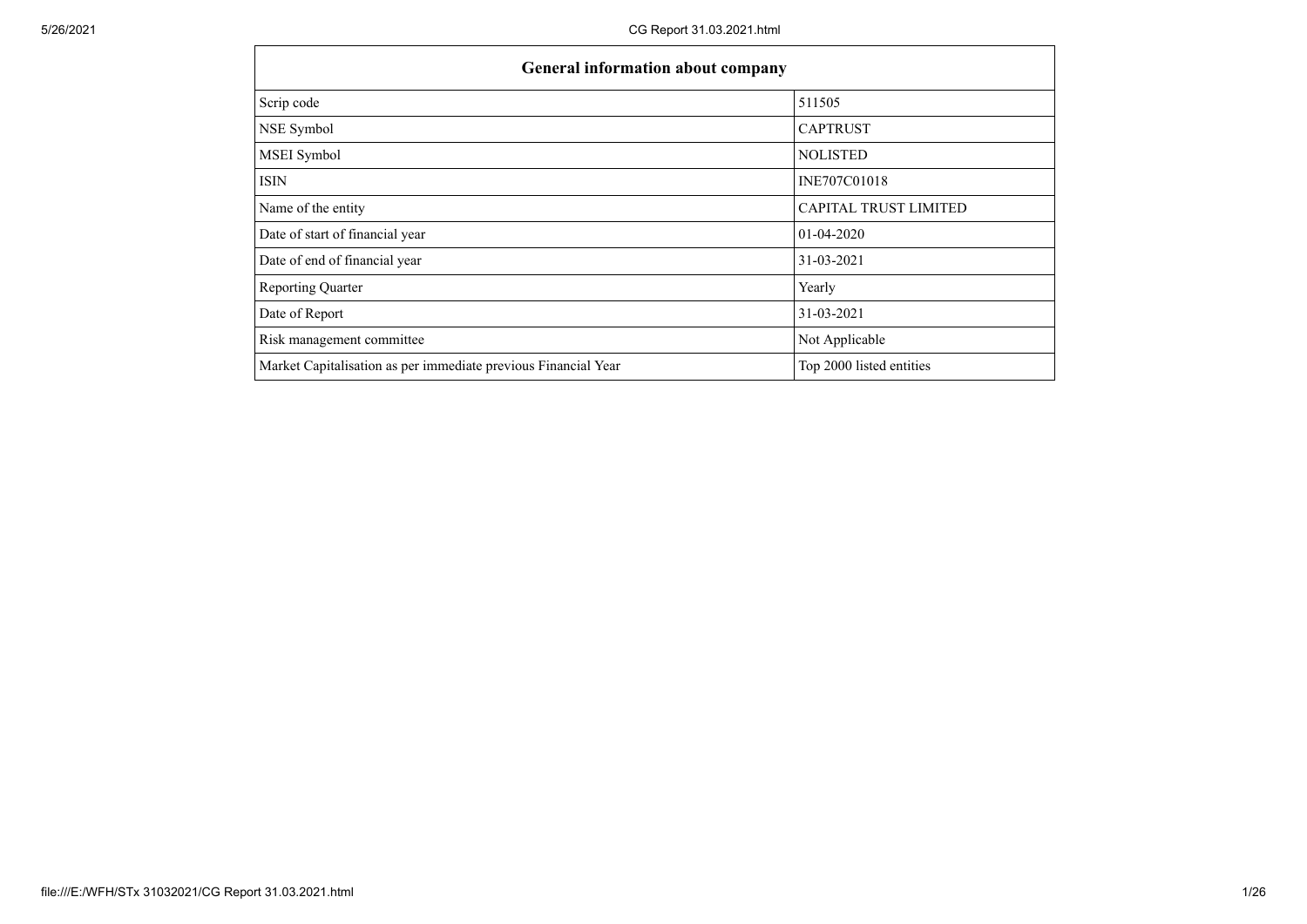## Annexure I

## Annexure I to be submitted by listed entity on quarterly basis

|                |                      |                            |                     |            |                                                |                            |                               |                          |                                                                                                      |                                             | <b>I. Composition of Board of Directors</b> |                                                          |                      |                                            |                                                                                                                                                |                                                                                                                                                                   |                                                                                                                                                                          |                                                                                                                                                                                                         |                                      |                                             |
|----------------|----------------------|----------------------------|---------------------|------------|------------------------------------------------|----------------------------|-------------------------------|--------------------------|------------------------------------------------------------------------------------------------------|---------------------------------------------|---------------------------------------------|----------------------------------------------------------|----------------------|--------------------------------------------|------------------------------------------------------------------------------------------------------------------------------------------------|-------------------------------------------------------------------------------------------------------------------------------------------------------------------|--------------------------------------------------------------------------------------------------------------------------------------------------------------------------|---------------------------------------------------------------------------------------------------------------------------------------------------------------------------------------------------------|--------------------------------------|---------------------------------------------|
|                |                      |                            |                     |            |                                                |                            |                               |                          | Disclosure of notes on composition of board of directors explanatory                                 |                                             |                                             |                                                          |                      |                                            |                                                                                                                                                |                                                                                                                                                                   |                                                                                                                                                                          |                                                                                                                                                                                                         |                                      |                                             |
|                |                      |                            |                     |            |                                                |                            |                               |                          |                                                                                                      |                                             |                                             | Wether the listed entity has a Regular Chairperson   Yes |                      |                                            |                                                                                                                                                |                                                                                                                                                                   |                                                                                                                                                                          |                                                                                                                                                                                                         |                                      |                                             |
|                |                      |                            |                     |            |                                                |                            |                               |                          |                                                                                                      |                                             |                                             | Whether Chairperson is related to MD or CEO   Yes        |                      |                                            |                                                                                                                                                |                                                                                                                                                                   |                                                                                                                                                                          |                                                                                                                                                                                                         |                                      |                                             |
| Sr             | Title<br>(Mr)<br>Ms) | Name of<br>the<br>Director | PAN                 | <b>DIN</b> | Category 1<br>of directors                     | Category 2<br>of directors | Category<br>3 of<br>directors | Date<br>of<br>Birth      | Whether<br>special<br>resolution<br>passed?<br>[Refer Reg.<br>$17(1A)$ of<br>Listing<br>Regulations] | Date of<br>passing<br>special<br>resolution | <b>Initial Date</b><br>of<br>appointment    | Date of Re-<br>appointment                               | Date of<br>cessation | Tenure<br>of<br>director<br>(in<br>months) | No of<br>Directorship<br>in listed<br>entities<br>including<br>this listed<br>entity (Refer<br>Regulation<br>17A of<br>Listing<br>Regulations) | No of<br>Independent<br>Directorship<br>in listed<br>entities<br>including<br>this listed<br>entity (Refer<br>Regulation<br>$17A(1)$ of<br>Listing<br>Regulations | Number of<br>memberships<br>in Audit/<br>Stakeholder<br>Committee(s)<br>including this<br>listed entity<br>(Refer<br>Regulation<br>$26(1)$ of<br>Listing<br>Regulations) | No of post of<br>Chairperson in<br>Audit/<br>Stakeholder<br>Committee<br>held in listed<br>entities<br>including this<br>listed entity<br>(Refer<br>Regulation<br>$26(1)$ of<br>Listing<br>Regulations) | Notes for<br>not<br>providing<br>PAN | Notes for<br>not<br>providing<br><b>DIN</b> |
|                | Mr                   | Yogen<br>Khosla            | AAGPK3964R          | 00203165   | Executive<br>Director                          | Chairperson MD             |                               | $22 -$<br>$05 -$<br>1965 | NA                                                                                                   |                                             | 01-04-2003                                  | 10-08-2017                                               |                      |                                            |                                                                                                                                                | $\Omega$                                                                                                                                                          | 2                                                                                                                                                                        | $\Omega$                                                                                                                                                                                                |                                      |                                             |
| $\overline{2}$ | Mrs                  | Anju<br>Khosla             | AAGPK3965Q          | 03496484   | Executive<br>Director                          | Not<br>Applicable          |                               | $04 -$<br>$04 -$<br>1966 | NA                                                                                                   |                                             | 27-03-2015                                  | 10-08-2020                                               |                      |                                            |                                                                                                                                                | $\Omega$                                                                                                                                                          |                                                                                                                                                                          | $\overline{0}$                                                                                                                                                                                          |                                      |                                             |
| $\overline{3}$ | Mr                   | Nikhel<br>Kochhar          | AAGPK3574M 01021382 |            | Non-<br>Executive -<br>Independent<br>Director | Not<br>Applicable          |                               | $01 -$<br>$11 -$<br>1957 | NA                                                                                                   |                                             | 11-08-2018                                  |                                                          |                      | 31                                         |                                                                                                                                                |                                                                                                                                                                   | $\overline{2}$                                                                                                                                                           | $\overline{2}$                                                                                                                                                                                          |                                      |                                             |
| $\overline{4}$ | Mr                   | Sanjiv<br>Syal             | AOFPS4618P          | 00271256   | Non-<br>Executive -<br>Independent<br>Director | Not<br>Applicable          |                               | $20 -$<br>$03 -$<br>1959 | NA                                                                                                   |                                             | 11-08-2018                                  |                                                          |                      | 31                                         |                                                                                                                                                |                                                                                                                                                                   |                                                                                                                                                                          | $\theta$                                                                                                                                                                                                |                                      |                                             |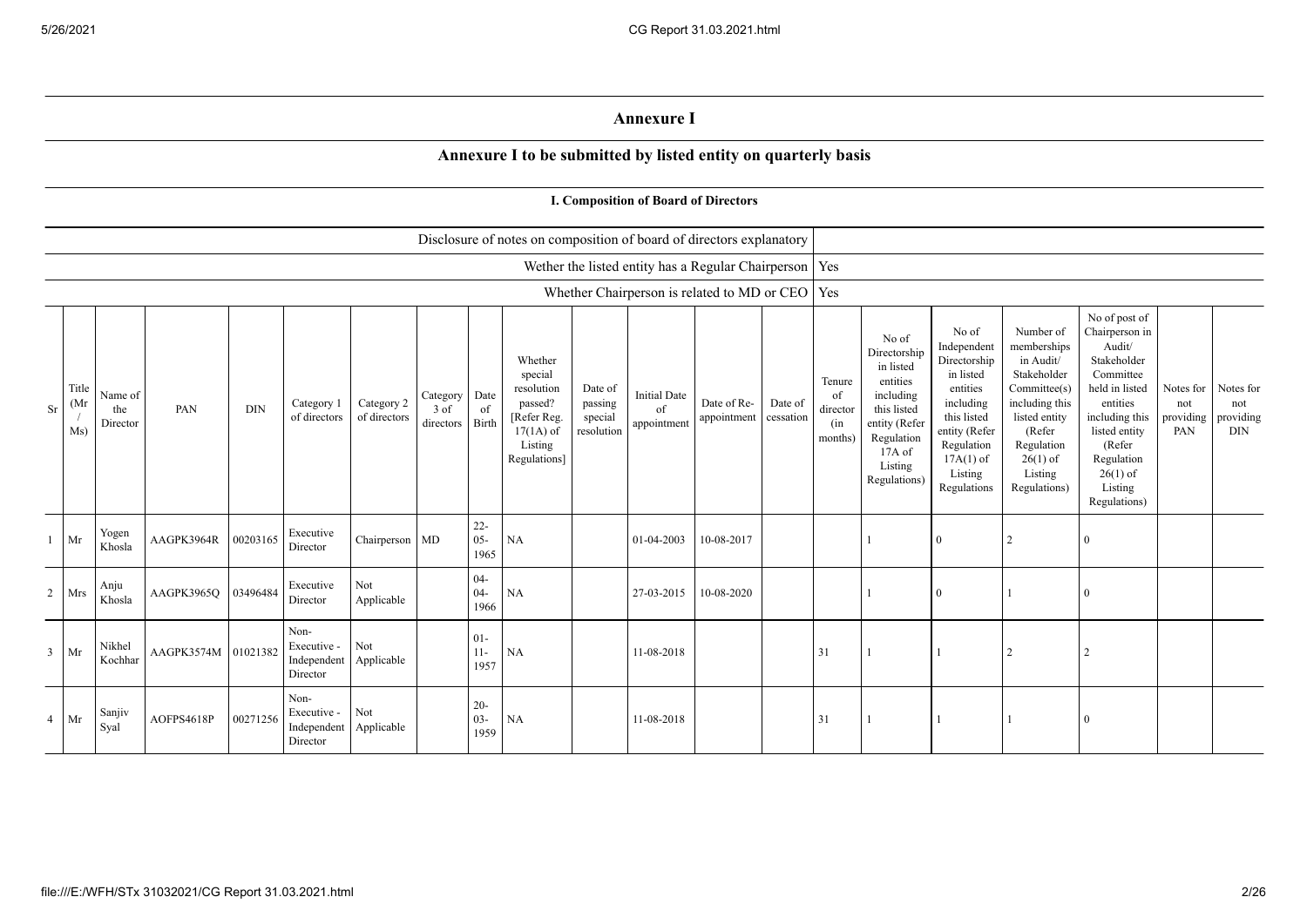|        |                      |                            |                     |            |                                                |                               |                               |                            |                                                                                                      |                                             |                                          | <b>1. Composition of Board of Directors</b> |                      |                                            |                                                                                                                                                  |                                                                                                                                                                      |                                                                                                                                                                          |                                                                                                                                                                                                            |
|--------|----------------------|----------------------------|---------------------|------------|------------------------------------------------|-------------------------------|-------------------------------|----------------------------|------------------------------------------------------------------------------------------------------|---------------------------------------------|------------------------------------------|---------------------------------------------|----------------------|--------------------------------------------|--------------------------------------------------------------------------------------------------------------------------------------------------|----------------------------------------------------------------------------------------------------------------------------------------------------------------------|--------------------------------------------------------------------------------------------------------------------------------------------------------------------------|------------------------------------------------------------------------------------------------------------------------------------------------------------------------------------------------------------|
|        |                      |                            |                     |            |                                                |                               |                               |                            | Disclosure of notes on composition of board of directors explanatory                                 |                                             |                                          |                                             |                      |                                            |                                                                                                                                                  |                                                                                                                                                                      |                                                                                                                                                                          |                                                                                                                                                                                                            |
|        |                      |                            |                     |            |                                                |                               |                               |                            | Wether the listed entity has a Regular Chairperson                                                   |                                             |                                          |                                             |                      |                                            |                                                                                                                                                  |                                                                                                                                                                      |                                                                                                                                                                          |                                                                                                                                                                                                            |
| Sr     | Title<br>(Mr)<br>Ms) | Name of<br>the<br>Director | PAN                 | <b>DIN</b> | Category 1<br>of directors                     | Category 2<br>of<br>directors | Category<br>3 of<br>directors | Date<br>of<br><b>Birth</b> | Whether<br>special<br>resolution<br>passed?<br>[Refer Reg.<br>$17(1A)$ of<br>Listing<br>Regulations] | Date of<br>passing<br>special<br>resolution | <b>Initial Date</b><br>of<br>appointment | Date of Re-<br>appointment                  | Date of<br>cessation | Tenure<br>of<br>director<br>(in<br>months) | No of<br>Directorship<br>in listed<br>entities<br>including<br>this listed<br>entity (Refer<br>Regulation<br>$17A$ of<br>Listing<br>Regulations) | No of<br>Independent<br>Directorship<br>in listed<br>entities<br>including<br>this listed<br>entity<br>(Refer<br>Regulation<br>$17A(1)$ of<br>Listing<br>Regulations | Number of<br>memberships<br>in Audit/<br>Stakeholder<br>Committee(s)<br>including this<br>listed entity<br>(Refer<br>Regulation<br>$26(1)$ of<br>Listing<br>Regulations) | No of post<br>of<br>Chairperson<br>in Audit/<br>Stakeholder<br>Committee<br>held in listed<br>entities<br>including<br>this listed<br>entity (Refer<br>Regulation<br>$26(1)$ of<br>Listing<br>Regulations) |
| 5      | Mr                   | Vijay<br>Kumar             | AGOPK2101C 05300541 |            | Non-<br>Executive -<br>Independent<br>Director | Not<br>Applicable             |                               | $06 -$<br>$01-$<br>1961    | NA                                                                                                   |                                             | 25-03-2013                               |                                             | $08 - 02 -$<br>2021  | 94                                         |                                                                                                                                                  |                                                                                                                                                                      |                                                                                                                                                                          | $\Omega$                                                                                                                                                                                                   |
| 6      | Mr                   | Abhinav<br>Sharma          | BESPS6800R          | 07641980   | Non-<br>Executive -<br>Independent<br>Director | Not<br>Applicable             |                               | $13 -$<br>$10-$<br>1980    | NA                                                                                                   |                                             | 12-12-2019                               |                                             | $01 - 02 -$<br>2021  | 13                                         |                                                                                                                                                  |                                                                                                                                                                      |                                                                                                                                                                          | $\Omega$                                                                                                                                                                                                   |
| $\tau$ | Ms                   | Suman<br>Kukrety           | AMRPK4167F 08730773 |            | Non-<br>Executive -<br>Independent<br>Director | Not<br>Applicable             |                               | $08 -$<br>$01 -$<br>1976   | NA                                                                                                   |                                             | 28-03-2020                               |                                             |                      | 12                                         |                                                                                                                                                  |                                                                                                                                                                      | $\Omega$                                                                                                                                                                 |                                                                                                                                                                                                            |
| 8      | Mr                   | Govind<br>Saboo            | AOQPS9623B          | 06724172   | Non-<br>Executive -<br>Independent<br>Director | Not<br>Applicable             |                               | $24 -$<br>$10-$<br>1983    | NA                                                                                                   |                                             | 08-02-2021                               |                                             |                      |                                            |                                                                                                                                                  |                                                                                                                                                                      | $\overline{2}$                                                                                                                                                           |                                                                                                                                                                                                            |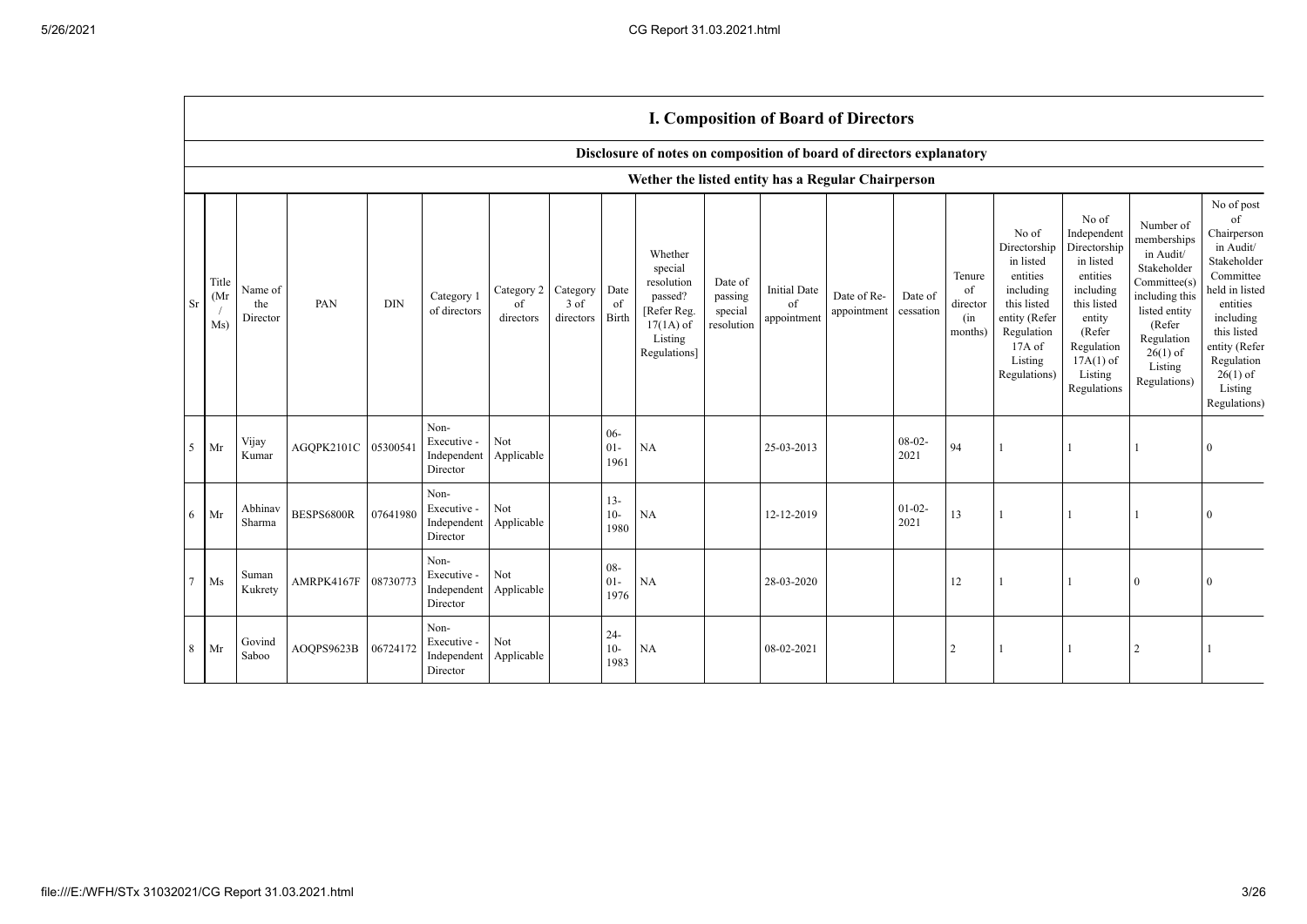|           |                     |                                                    |                     |            |                                                |                                          |                     |                         |                                                                                                      |                                             |                                          | <b>I. Composition of Board of Directors</b> |                      |                                            |                                                                                                                                                  |                                                                                                                                                                      |                                                                                                                                                                          |                                                                                                                                                                                                            |
|-----------|---------------------|----------------------------------------------------|---------------------|------------|------------------------------------------------|------------------------------------------|---------------------|-------------------------|------------------------------------------------------------------------------------------------------|---------------------------------------------|------------------------------------------|---------------------------------------------|----------------------|--------------------------------------------|--------------------------------------------------------------------------------------------------------------------------------------------------|----------------------------------------------------------------------------------------------------------------------------------------------------------------------|--------------------------------------------------------------------------------------------------------------------------------------------------------------------------|------------------------------------------------------------------------------------------------------------------------------------------------------------------------------------------------------------|
|           |                     |                                                    |                     |            |                                                |                                          |                     |                         | Disclosure of notes on composition of board of directors explanatory                                 |                                             |                                          |                                             |                      |                                            |                                                                                                                                                  |                                                                                                                                                                      |                                                                                                                                                                          |                                                                                                                                                                                                            |
|           |                     | Wether the listed entity has a Regular Chairperson |                     |            |                                                |                                          |                     |                         |                                                                                                      |                                             |                                          |                                             |                      |                                            |                                                                                                                                                  |                                                                                                                                                                      |                                                                                                                                                                          |                                                                                                                                                                                                            |
| <b>Sr</b> | Title<br>(Mr<br>Ms) | Name<br>of the<br>Director                         | PAN                 | <b>DIN</b> | Category 1<br>of directors                     | Category 2   Category<br>of<br>directors | $3$ of<br>directors | Date<br>of<br>Birth     | Whether<br>special<br>resolution<br>passed?<br>[Refer Reg.<br>$17(1A)$ of<br>Listing<br>Regulations] | Date of<br>passing<br>special<br>resolution | <b>Initial Date</b><br>of<br>appointment | Date of Re-<br>appointment                  | Date of<br>cessation | Tenure<br>of<br>director<br>(in<br>months) | No of<br>Directorship<br>in listed<br>entities<br>including<br>this listed<br>entity (Refer<br>Regulation<br>$17A$ of<br>Listing<br>Regulations) | No of<br>Independent<br>Directorship<br>in listed<br>entities<br>including<br>this listed<br>entity<br>(Refer<br>Regulation<br>$17A(1)$ of<br>Listing<br>Regulations | Number of<br>memberships<br>in Audit/<br>Stakeholder<br>Committee(s)<br>including this<br>listed entity<br>(Refer<br>Regulation<br>$26(1)$ of<br>Listing<br>Regulations) | No of post<br>of<br>Chairperson<br>in Audit/<br>Stakeholder<br>Committee<br>held in listed<br>entities<br>including<br>this listed<br>entity (Refer<br>Regulation<br>$26(1)$ of<br>Listing<br>Regulations) |
| 9         | Mr                  | Pawan<br>Dubey                                     | AIFPD0874M 01767875 |            | Non-<br>Executive -<br>Independent<br>Director | Not<br>Applicable                        |                     | $09-$<br>$11 -$<br>1985 | <b>NA</b>                                                                                            |                                             | 08-02-2021                               |                                             |                      |                                            |                                                                                                                                                  |                                                                                                                                                                      | $\theta$                                                                                                                                                                 |                                                                                                                                                                                                            |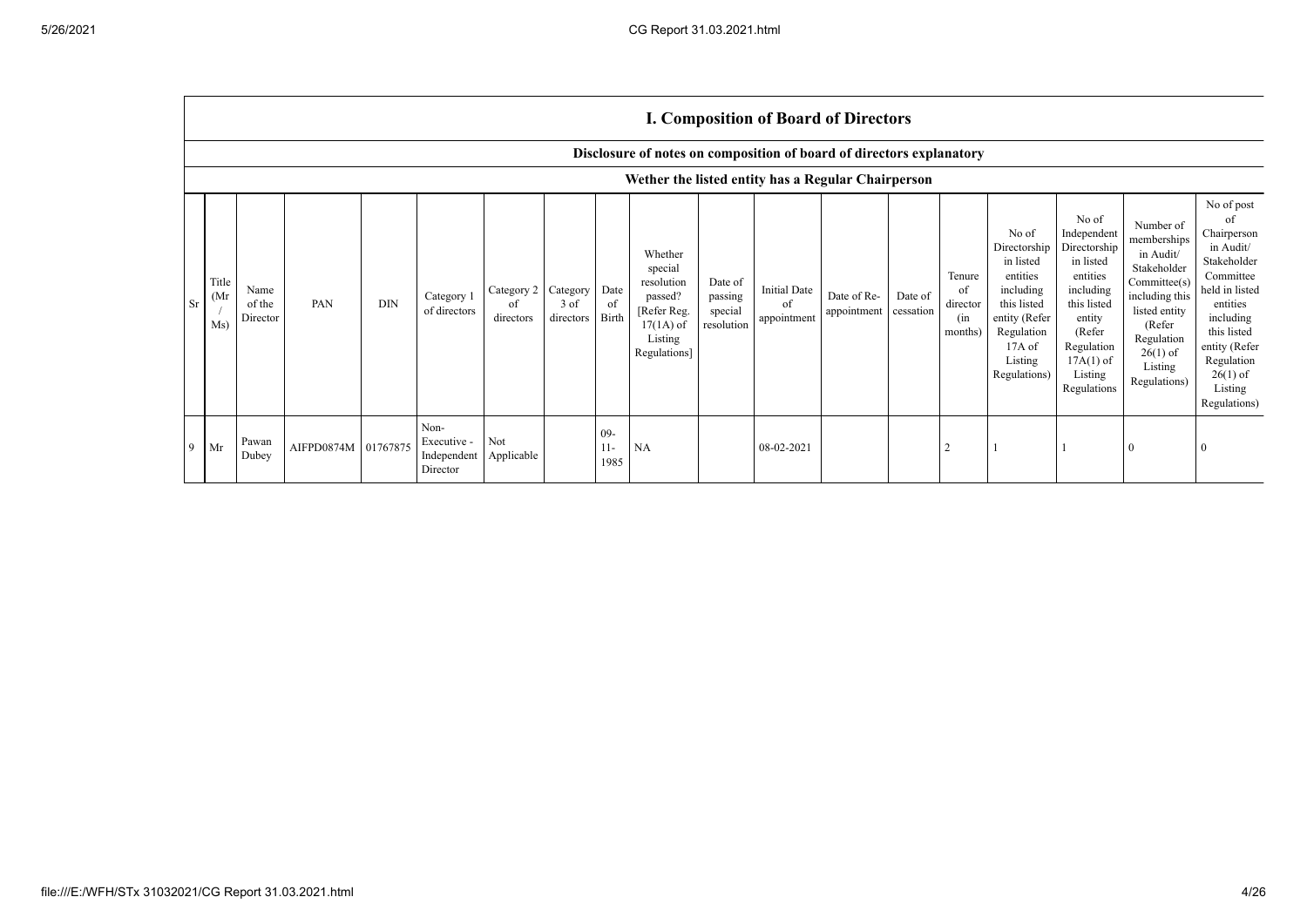|                | <b>Audit Committee Details</b> |                              |                                                       |                            |                        |                      |         |
|----------------|--------------------------------|------------------------------|-------------------------------------------------------|----------------------------|------------------------|----------------------|---------|
|                |                                |                              | Whether the Audit Committee has a Regular Chairperson |                            | Yes                    |                      |         |
| <b>Sr</b>      | <b>DIN</b><br>Number           | Name of Committee<br>members | Category 1 of directors                               | Category 2 of<br>directors | Date of<br>Appointment | Date of<br>Cessation | Remarks |
|                | 01021382                       | Nikhel Kochhar               | Non-Executive - Independent<br>Director               | Chairperson                | 11-08-2018             |                      |         |
| $\overline{2}$ | 00203165                       | Yogen Khosla                 | <b>Executive Director</b>                             | Member                     | $01-04-2003$           |                      |         |
| 3              | 00271256                       | Sanjiy Syal                  | Non-Executive - Independent<br>Director               | Member                     | 11-08-2018             |                      |         |
| $\overline{4}$ | 05300541                       | Vijay Kumar                  | Non-Executive - Independent<br>Director               | Member                     | 25-03-2013             | $08 - 02 - 2021$     |         |
| 5              | 07641980                       | Abhinav Sharma               | Non-Executive - Independent<br>Director               | Member                     | 12-12-2019             | $01 - 02 - 2021$     |         |
| 6              | 06724172                       | Govind Saboo                 | Non-Executive - Independent<br>Director               | Member                     | 08-02-2021             |                      |         |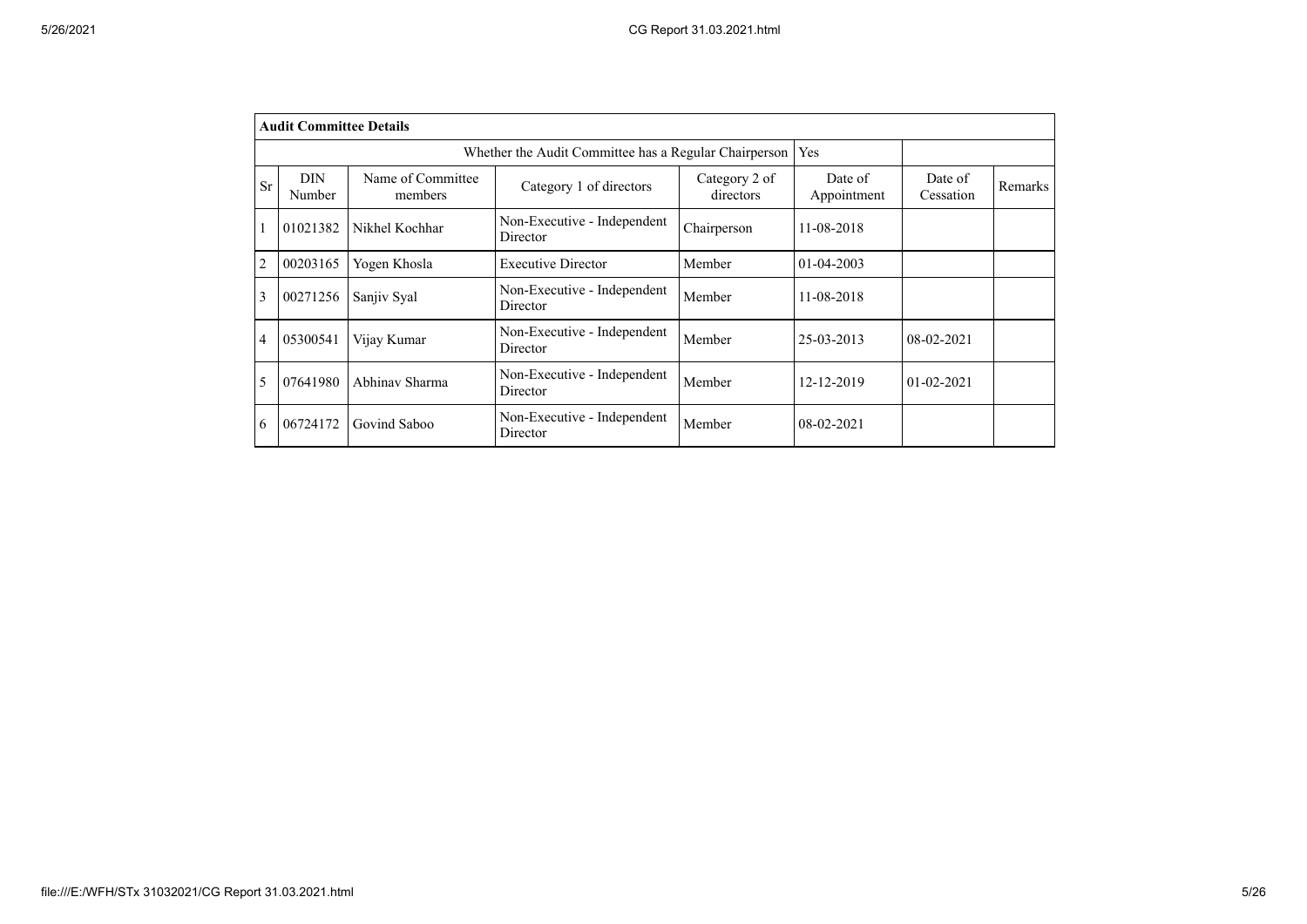|                |                      | Nomination and remuneration committee |                                                                             |                            |                        |                      |         |
|----------------|----------------------|---------------------------------------|-----------------------------------------------------------------------------|----------------------------|------------------------|----------------------|---------|
|                |                      |                                       | Whether the Nomination and remuneration committee has a Regular Chairperson |                            | Yes                    |                      |         |
| <b>Sr</b>      | <b>DIN</b><br>Number | Name of Committee<br>members          | Category 1 of directors                                                     | Category 2 of<br>directors | Date of<br>Appointment | Date of<br>Cessation | Remarks |
|                | 01021382             | Nikhel Kochhar                        | Non-Executive - Independent<br>Director                                     | Chairperson                | 11-08-2018             |                      |         |
| $\overline{c}$ | 00271256             | Sanjiv Syal                           | Non-Executive - Independent<br>Director                                     | Member                     | 11-08-2018             |                      |         |
| 3              | 05300541             | Vijay Kumar                           | Non-Executive - Independent<br>Director                                     | Member                     | 25-03-2013             | 08-02-2021           |         |
| 4              | 07641980             | Abhinav Sharma                        | Non-Executive - Independent<br>Director                                     | Member                     | 12-12-2019             | $01 - 02 - 2021$     |         |
| 5              | 06724172             | Govind Saboo                          | Member                                                                      | 08-02-2021                 |                        |                      |         |
| 6              | 01767875             | Pawan Dubey                           | Non-Executive - Independent<br>Director                                     | Member                     | 08-02-2021             |                      |         |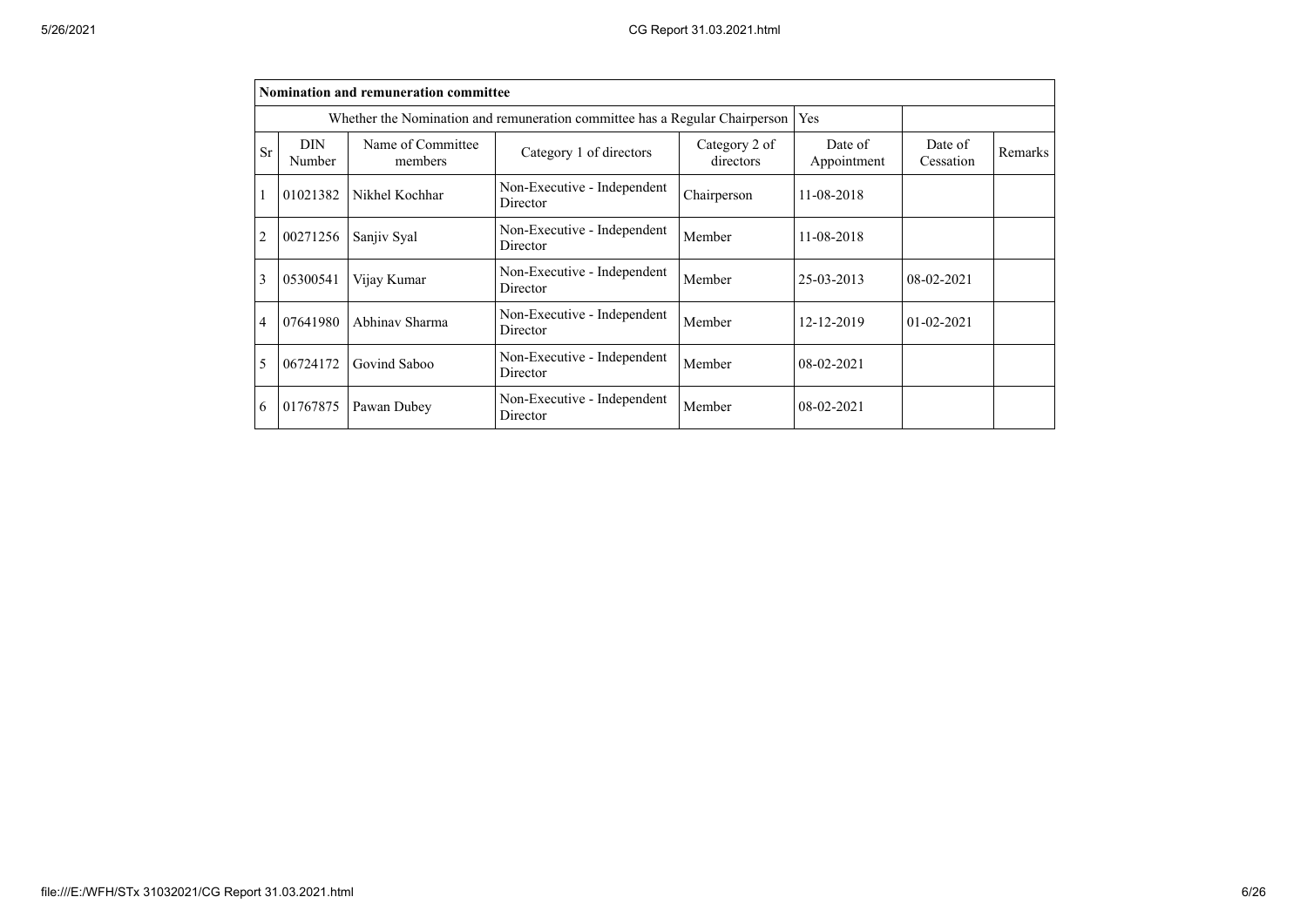|           | <b>Stakeholders Relationship Committee</b> |                              |                                                                           |                            |                        |                      |         |  |  |  |  |
|-----------|--------------------------------------------|------------------------------|---------------------------------------------------------------------------|----------------------------|------------------------|----------------------|---------|--|--|--|--|
|           |                                            |                              | Whether the Stakeholders Relationship Committee has a Regular Chairperson |                            | <b>Yes</b>             |                      |         |  |  |  |  |
| <b>Sr</b> | <b>DIN</b><br>Number                       | Name of Committee<br>members | Category 1 of directors                                                   | Category 2 of<br>directors | Date of<br>Appointment | Date of<br>Cessation | Remarks |  |  |  |  |
|           | 00203165                                   | Yogen Khosla                 | <b>Executive Director</b>                                                 | Member                     | $01 - 04 - 2003$       |                      |         |  |  |  |  |
| 2         | 03496484                                   | Anju Khosla                  | <b>Executive Director</b>                                                 | Member                     | 27-03-2015             |                      |         |  |  |  |  |
| 3         | 01021382                                   | Nikhel Kochhar               | Non-Executive - Independent<br>Director                                   | Member                     | 11-08-2018             |                      |         |  |  |  |  |
| 4         | 06724172                                   | Govind Saboo                 | Non-Executive - Independent<br>Director                                   | Chairperson                | 08-02-2021             |                      |         |  |  |  |  |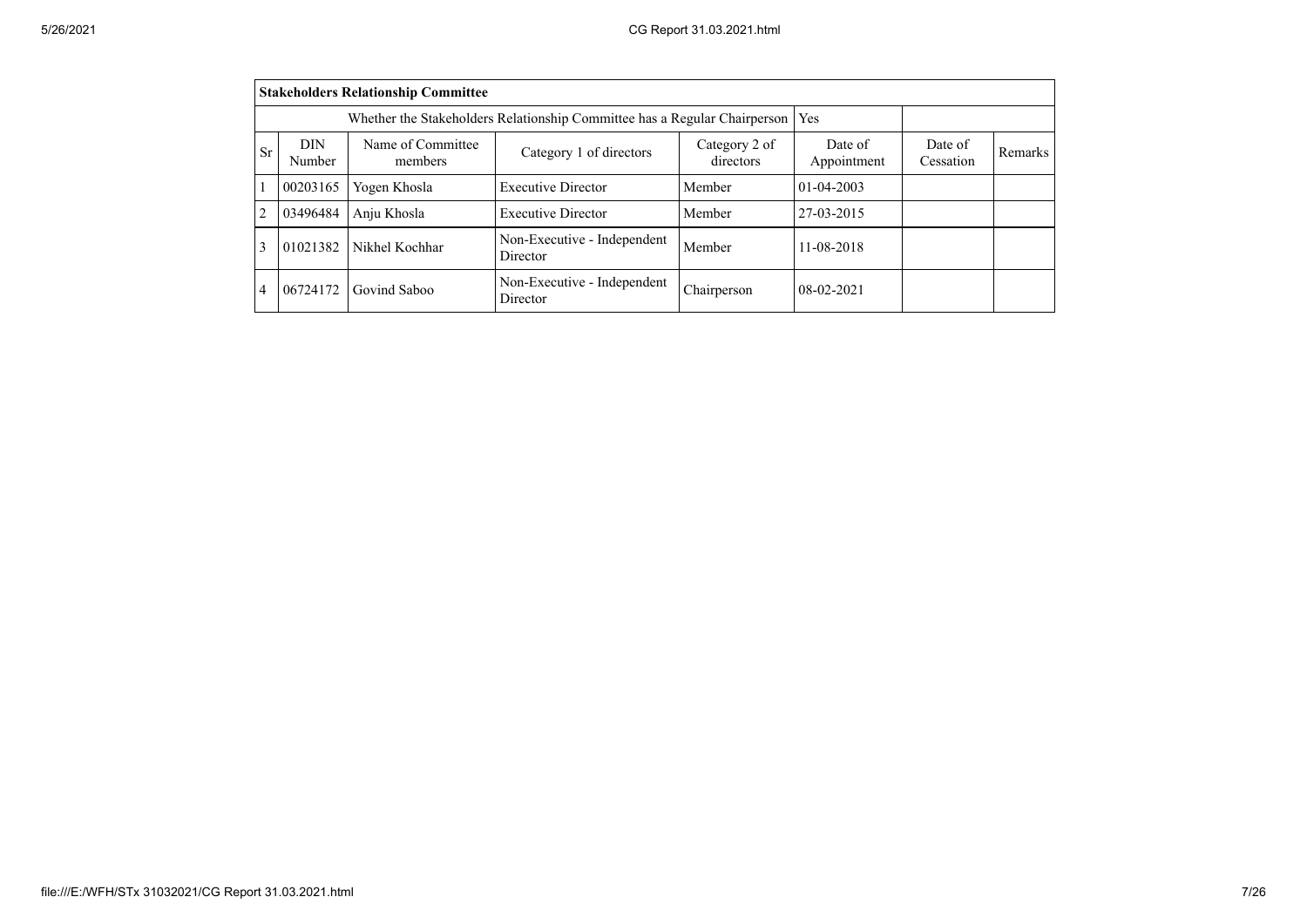|           |                      | <b>Risk Management Committee</b> |                                                                 |                            |                        |                      |         |  |  |  |  |  |
|-----------|----------------------|----------------------------------|-----------------------------------------------------------------|----------------------------|------------------------|----------------------|---------|--|--|--|--|--|
|           |                      |                                  | Whether the Risk Management Committee has a Regular Chairperson |                            | Yes                    |                      |         |  |  |  |  |  |
| <b>Sr</b> | <b>DIN</b><br>Number | Name of Committee<br>members     | Category 1 of directors                                         | Category 2 of<br>directors | Date of<br>Appointment | Date of<br>Cessation | Remarks |  |  |  |  |  |
|           | 00203165             | Yogen Khosla                     | <b>Executive Director</b>                                       | Member                     | 11-08-2018             |                      |         |  |  |  |  |  |
| 2         | 03496484             | Anju Khosla                      | <b>Executive Director</b>                                       | Member                     | 11-08-2018             |                      |         |  |  |  |  |  |
| 3         | 01021382             | Nikhel Kochhar                   | Non-Executive - Independent<br>Director                         | Chairperson                | 11-08-2018             |                      |         |  |  |  |  |  |
| 4         | 06724172             | Govind Saboo                     | Non-Executive - Independent<br>Director                         | Member                     | 08-02-2021             |                      |         |  |  |  |  |  |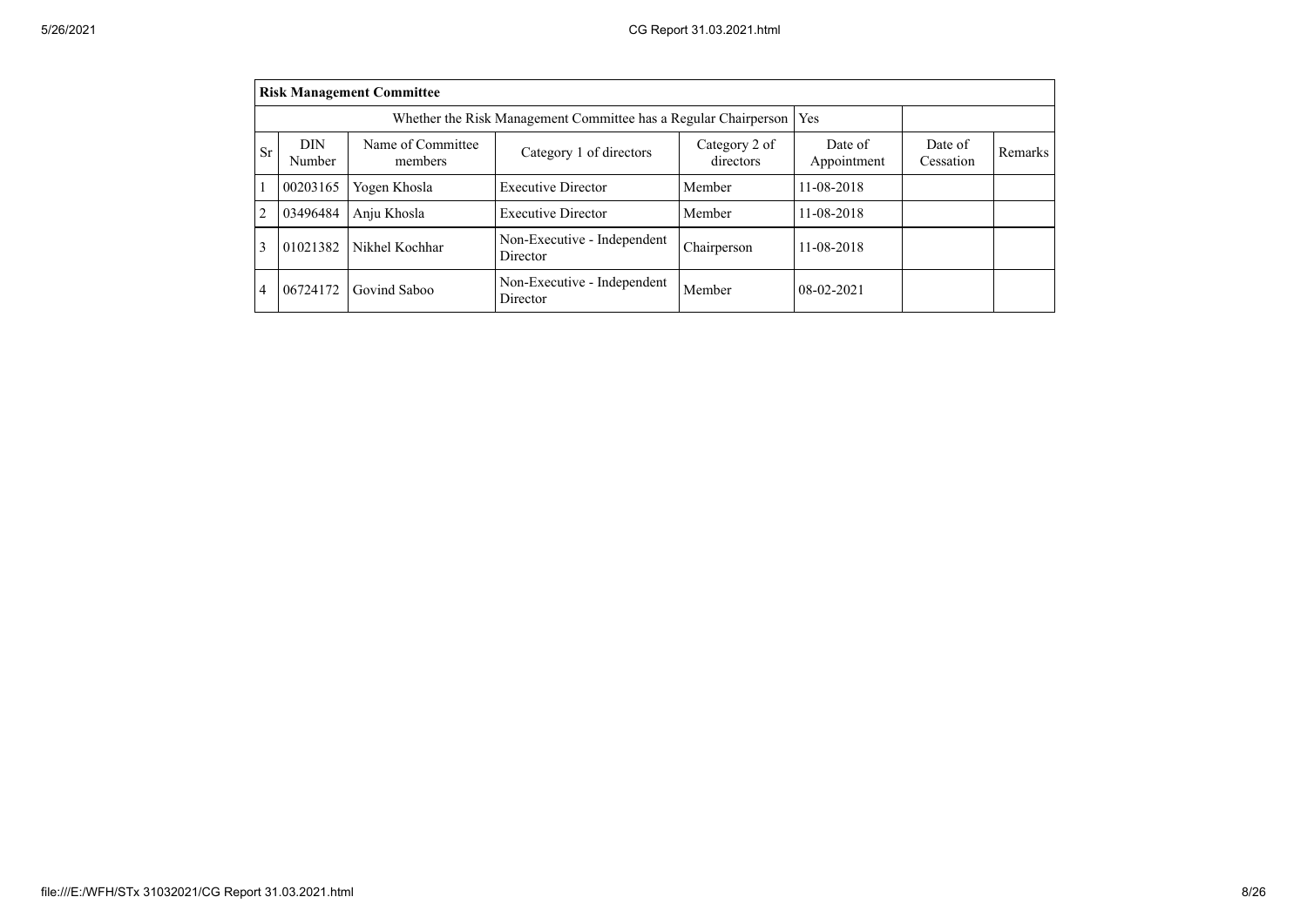|                | <b>Corporate Social Responsibility Committee</b> |                              |                                                                                 |                            |                        |                      |         |  |  |  |  |
|----------------|--------------------------------------------------|------------------------------|---------------------------------------------------------------------------------|----------------------------|------------------------|----------------------|---------|--|--|--|--|
|                |                                                  |                              | Whether the Corporate Social Responsibility Committee has a Regular Chairperson |                            | Yes                    |                      |         |  |  |  |  |
| <b>Sr</b>      | <b>DIN</b><br>Number                             | Name of Committee<br>members | Category 1 of directors                                                         | Category 2 of<br>directors | Date of<br>Appointment | Date of<br>Cessation | Remarks |  |  |  |  |
| 1              | 00203165                                         | Yogen Khosla                 | <b>Executive Director</b>                                                       | Member                     | 11-08-2018             |                      |         |  |  |  |  |
| $\overline{2}$ | 00271256                                         | Sanjiy Syal                  | Non-Executive - Independent<br>Director                                         | Member                     | 11-08-2018             |                      |         |  |  |  |  |
| 3              | 03496484                                         | Anju Khosla                  | <b>Executive Director</b>                                                       | Member                     | 11-08-2018             |                      |         |  |  |  |  |
| $\overline{4}$ | 01767875                                         | Pawan Dubey                  | Non-Executive - Independent<br>Director                                         | Chairperson                | $08-02-2021$           |                      |         |  |  |  |  |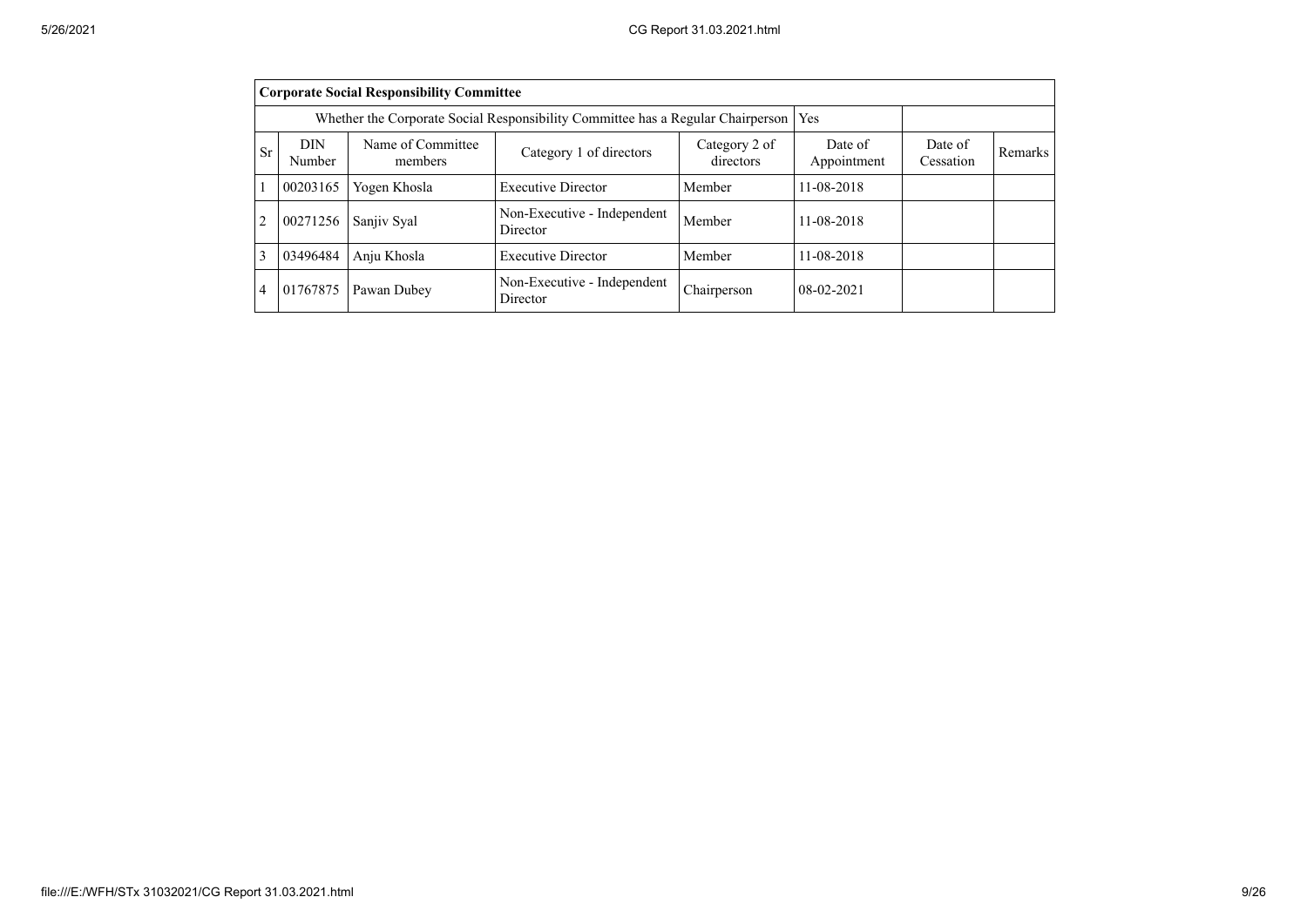| <b>Other Committee</b> |                                                                                                                                     |  |  |
|------------------------|-------------------------------------------------------------------------------------------------------------------------------------|--|--|
|                        | Sr   DIN Number   Name of Committee members   Name of other committee   Category 1 of directors   Category 2 of directors   Remarks |  |  |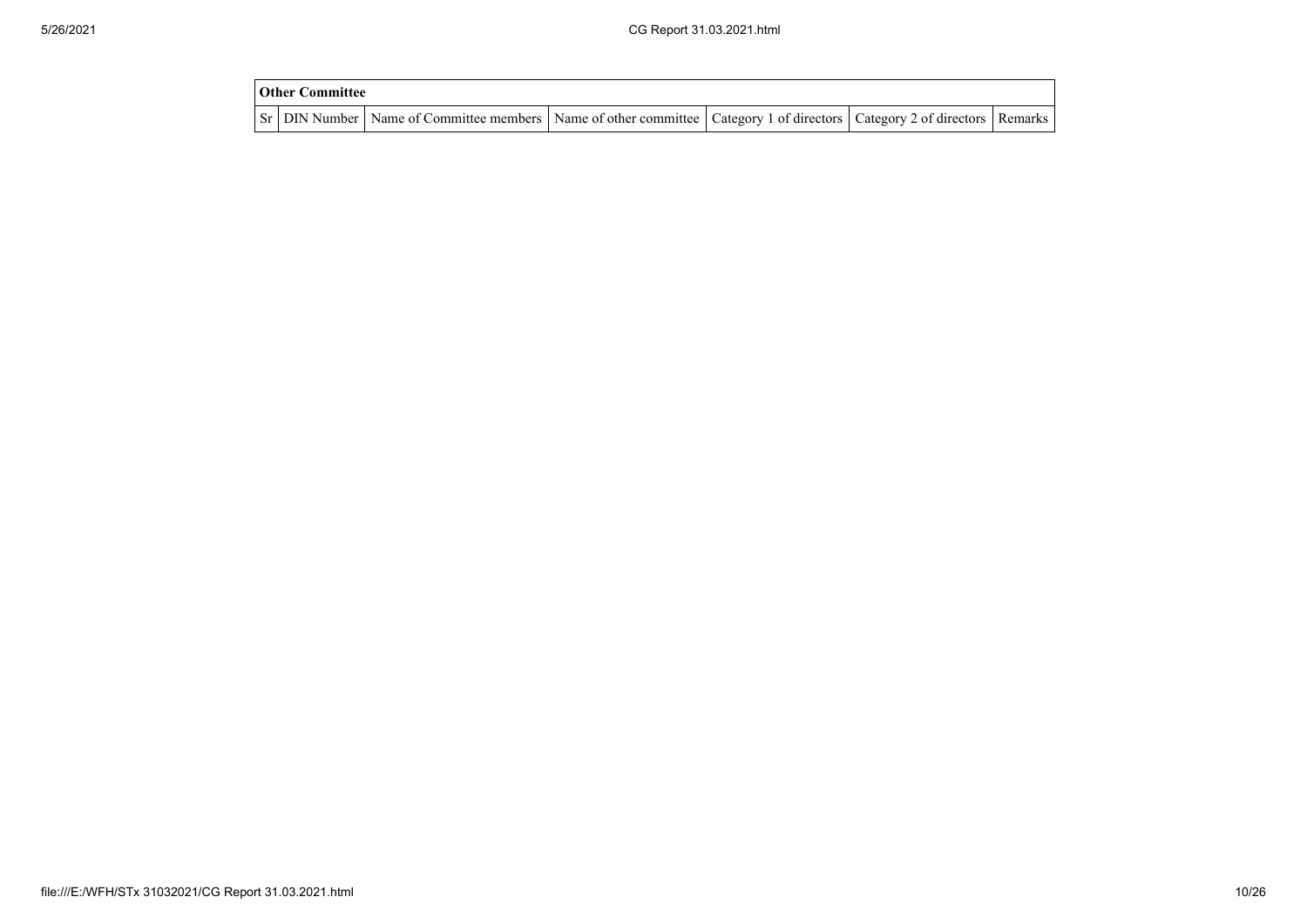|                | <b>Annexure 1</b>                                           |                                                               |                                                                   |                                       |                                                     |                                    |                                                           |  |  |  |  |  |  |  |
|----------------|-------------------------------------------------------------|---------------------------------------------------------------|-------------------------------------------------------------------|---------------------------------------|-----------------------------------------------------|------------------------------------|-----------------------------------------------------------|--|--|--|--|--|--|--|
|                | <b>Annexure 1</b>                                           |                                                               |                                                                   |                                       |                                                     |                                    |                                                           |  |  |  |  |  |  |  |
|                | <b>III. Meeting of Board of Directors</b>                   |                                                               |                                                                   |                                       |                                                     |                                    |                                                           |  |  |  |  |  |  |  |
|                | Disclosure of notes on meeting of board of                  | directors explanatory                                         |                                                                   |                                       |                                                     |                                    |                                                           |  |  |  |  |  |  |  |
| <b>Sr</b>      | $Date(s)$ of meeting<br>(if any) in the<br>previous quarter | $Date(s)$ of<br>meeting (if any)<br>in the current<br>quarter | Maximum gap between<br>any two consecutive (in<br>number of days) | Notes for<br>not<br>providing<br>Date | Whether<br>requirement of<br>Ouorum met<br>(Yes/No) | Number of<br>Directors<br>present* | No. of Independent<br>Directors attending<br>the meeting* |  |  |  |  |  |  |  |
|                | 09-11-2020                                                  |                                                               |                                                                   |                                       | Yes                                                 |                                    |                                                           |  |  |  |  |  |  |  |
| $\overline{2}$ |                                                             | 08-02-2021                                                    | 90                                                                |                                       | Yes                                                 |                                    |                                                           |  |  |  |  |  |  |  |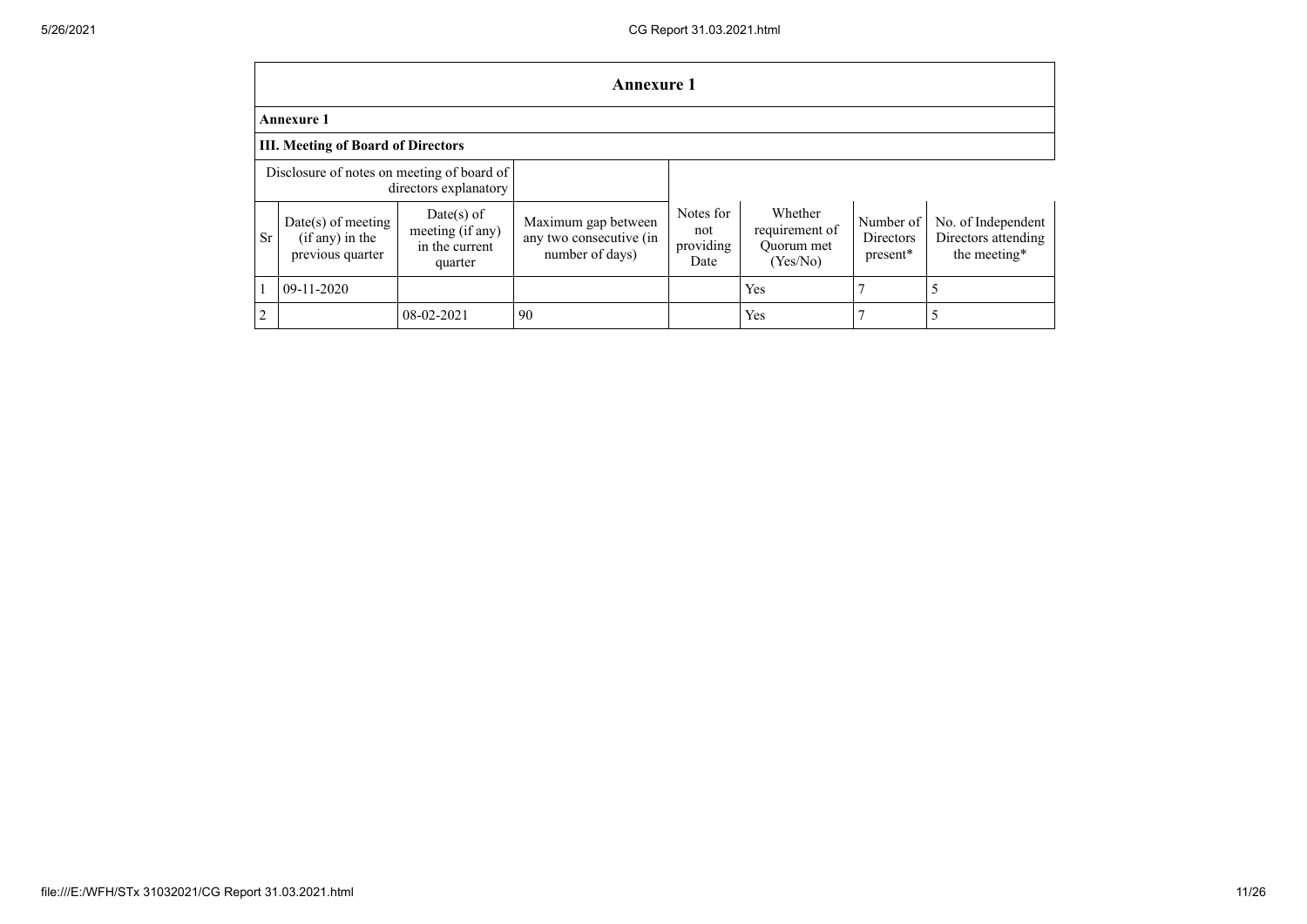|                | <b>Annexure 1</b>                                |                                                                                                          |                                                                      |                               |                                       |                                                        |                                       |                                                                                |  |  |  |
|----------------|--------------------------------------------------|----------------------------------------------------------------------------------------------------------|----------------------------------------------------------------------|-------------------------------|---------------------------------------|--------------------------------------------------------|---------------------------------------|--------------------------------------------------------------------------------|--|--|--|
|                | <b>IV. Meeting of Committees</b>                 |                                                                                                          |                                                                      |                               |                                       |                                                        |                                       |                                                                                |  |  |  |
|                |                                                  |                                                                                                          | Disclosure of notes on meeting of committees explanatory             |                               |                                       |                                                        |                                       |                                                                                |  |  |  |
| <b>Sr</b>      | Name of<br>Committee                             | Date(s) of meeting (Enter<br>dates of Previous quarter and<br>Current quarter in<br>chronological order) | Maximum gap<br>between any two<br>consecutive (in<br>number of days) | Name of<br>other<br>committee | Reson for<br>not<br>providing<br>date | Whether<br>requirement<br>of Quorum<br>met<br>(Yes/No) | Number<br>of<br>Directors<br>present* | No. of<br>Independent<br><b>Directors</b><br>attending the<br>$\rm{meeting}^*$ |  |  |  |
| $\mathbf{1}$   | Audit<br>Committee                               | 09-11-2020                                                                                               |                                                                      |                               |                                       | Yes                                                    | 5                                     | $\overline{4}$                                                                 |  |  |  |
| $\overline{2}$ | Audit<br>Committee                               | 08-02-2021                                                                                               | 90                                                                   |                               |                                       | Yes                                                    | $\overline{4}$                        | 3                                                                              |  |  |  |
| 3              | <b>Stakeholders</b><br>Relationship<br>Committee | 09-11-2020                                                                                               |                                                                      |                               |                                       | Yes                                                    | 3                                     | -1                                                                             |  |  |  |
| $\overline{4}$ | <b>Stakeholders</b><br>Relationship<br>Committee | 08-02-2021                                                                                               | 90                                                                   |                               |                                       | Yes                                                    | $\overline{4}$                        | $\overline{c}$                                                                 |  |  |  |
| 5              | Nomination<br>and<br>remuneration<br>committee   | 20-06-2020                                                                                               |                                                                      |                               |                                       | Yes                                                    | 4                                     | 4                                                                              |  |  |  |
| 6              | Nomination<br>and<br>remuneration<br>committee   | 08-02-2021                                                                                               |                                                                      |                               |                                       | Yes                                                    | $\overline{c}$                        | $\overline{c}$                                                                 |  |  |  |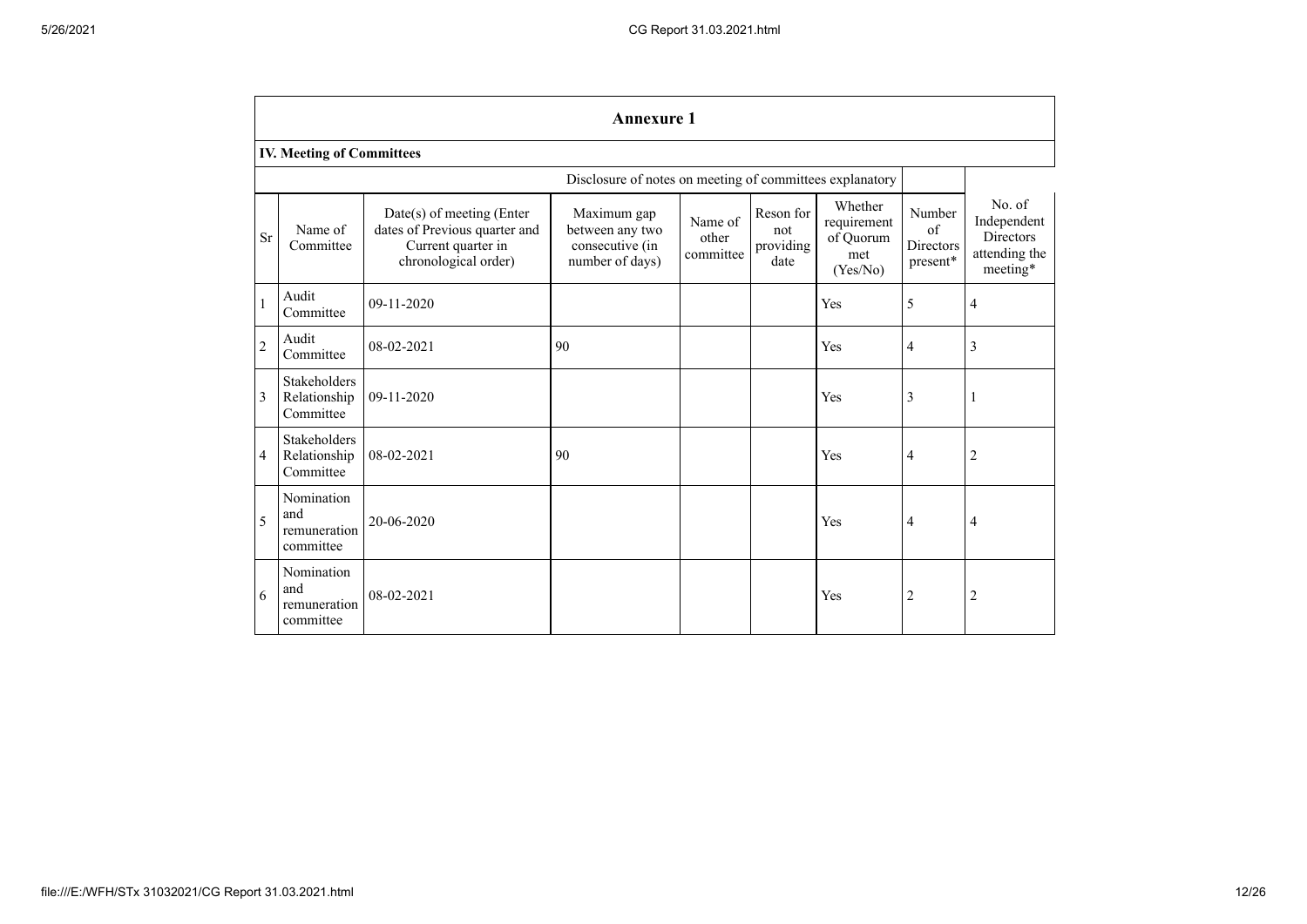|                | <b>Annexure 1</b>                                                                                         |                                  |                                                                    |  |  |  |
|----------------|-----------------------------------------------------------------------------------------------------------|----------------------------------|--------------------------------------------------------------------|--|--|--|
|                | V. Related Party Transactions                                                                             |                                  |                                                                    |  |  |  |
| <b>Sr</b>      | Subject                                                                                                   | Compliance status<br>(Yes/No/NA) | If status is "No" details of non-<br>compliance may be given here. |  |  |  |
|                | Whether prior approval of audit committee obtained                                                        | Yes                              |                                                                    |  |  |  |
| $\overline{2}$ | Whether shareholder approval obtained for material RPT                                                    | <b>NA</b>                        |                                                                    |  |  |  |
| 3              | Whether details of RPT entered into pursuant to omnibus approval<br>have been reviewed by Audit Committee | Yes                              |                                                                    |  |  |  |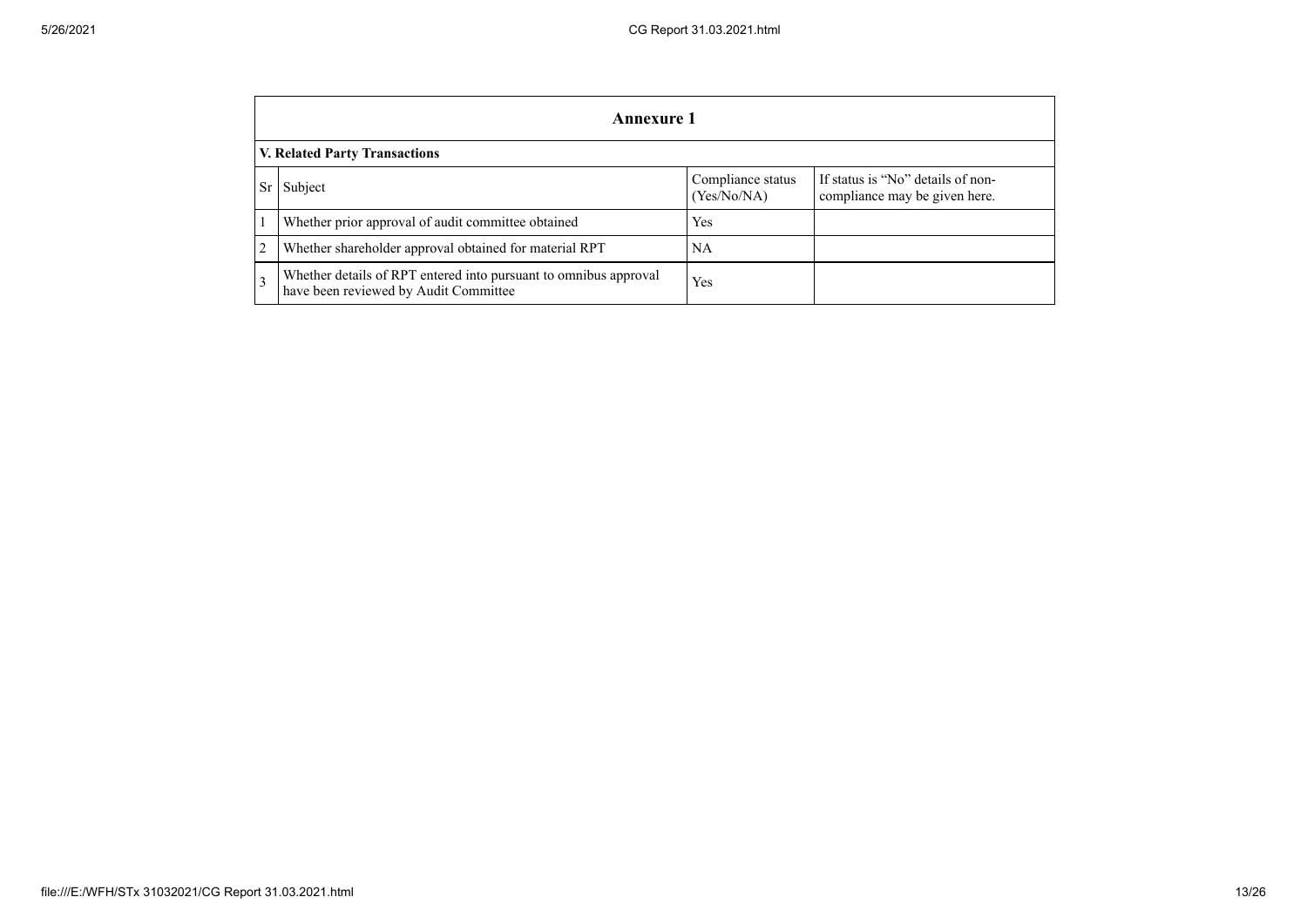|                | <b>Annexure 1</b>                                                                                                                                                                                               |                               |  |  |  |
|----------------|-----------------------------------------------------------------------------------------------------------------------------------------------------------------------------------------------------------------|-------------------------------|--|--|--|
|                | <b>VI.</b> Affirmations                                                                                                                                                                                         |                               |  |  |  |
| Sr             | Subject                                                                                                                                                                                                         | Compliance<br>status (Yes/No) |  |  |  |
|                | The composition of Board of Directors is in terms of SEBI (Listing obligations and disclosure requirements)<br>Regulations, 2015                                                                                | Yes                           |  |  |  |
| $\overline{c}$ | The composition of the following committees is in terms of SEBI(Listing obligations and disclosure requirements)<br>Regulations, 2015 a. Audit Committee                                                        | Yes                           |  |  |  |
| $\overline{3}$ | The composition of the following committees is in terms of SEBI(Listing obligations and disclosure requirements)<br>Regulations, 2015. b. Nomination & remuneration committee                                   | <b>Yes</b>                    |  |  |  |
| $\overline{4}$ | The composition of the following committees is in terms of SEBI(Listing obligations and disclosure requirements)<br>Regulations, 2015. c. Stakeholders relationship committee                                   | <b>Yes</b>                    |  |  |  |
| 5              | The composition of the following committees is in terms of SEBI(Listing obligations and disclosure requirements)<br>Regulations, 2015. d. Risk management committee (applicable to the top 500 listed entities) | NA                            |  |  |  |
| 6              | The committee members have been made aware of their powers, role and responsibilities as specified in SEBI<br>(Listing obligations and disclosure requirements) Regulations, 2015.                              | Yes                           |  |  |  |
| $\overline{7}$ | The meetings of the board of directors and the above committees have been conducted in the manner as specified in<br>SEBI (Listing obligations and disclosure requirements) Regulations, 2015.                  | Yes                           |  |  |  |
| 8              | This report and/or the report submitted in the previous quarter has been placed before Board of Directors.                                                                                                      | Yes                           |  |  |  |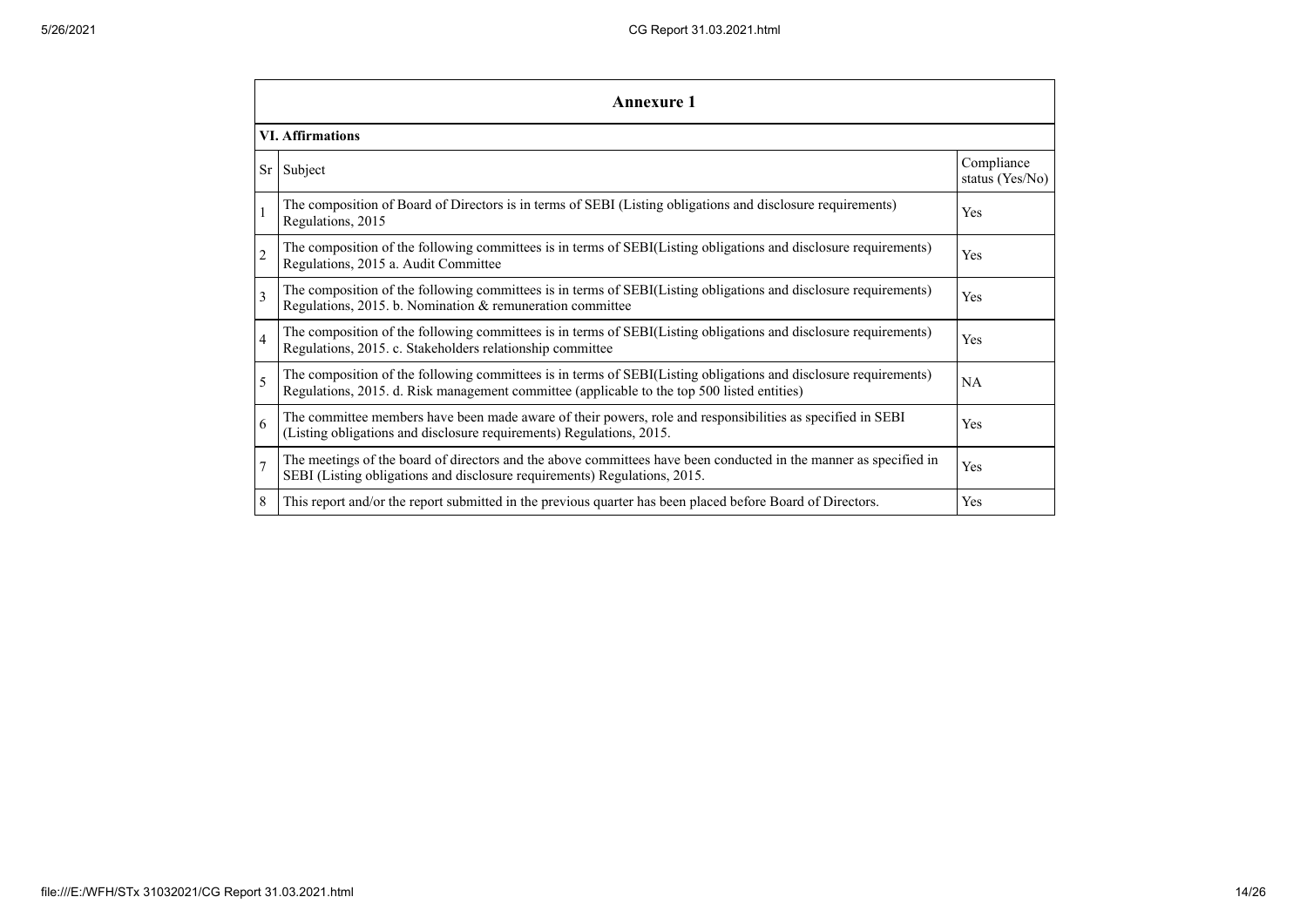| <b>Annexure 1</b> |                   |                   |  |  |
|-------------------|-------------------|-------------------|--|--|
| <b>Sr</b>         | Subject           | Compliance status |  |  |
|                   | Name of signatory | Tanya Sethi       |  |  |
|                   | Designation       | Company Secretary |  |  |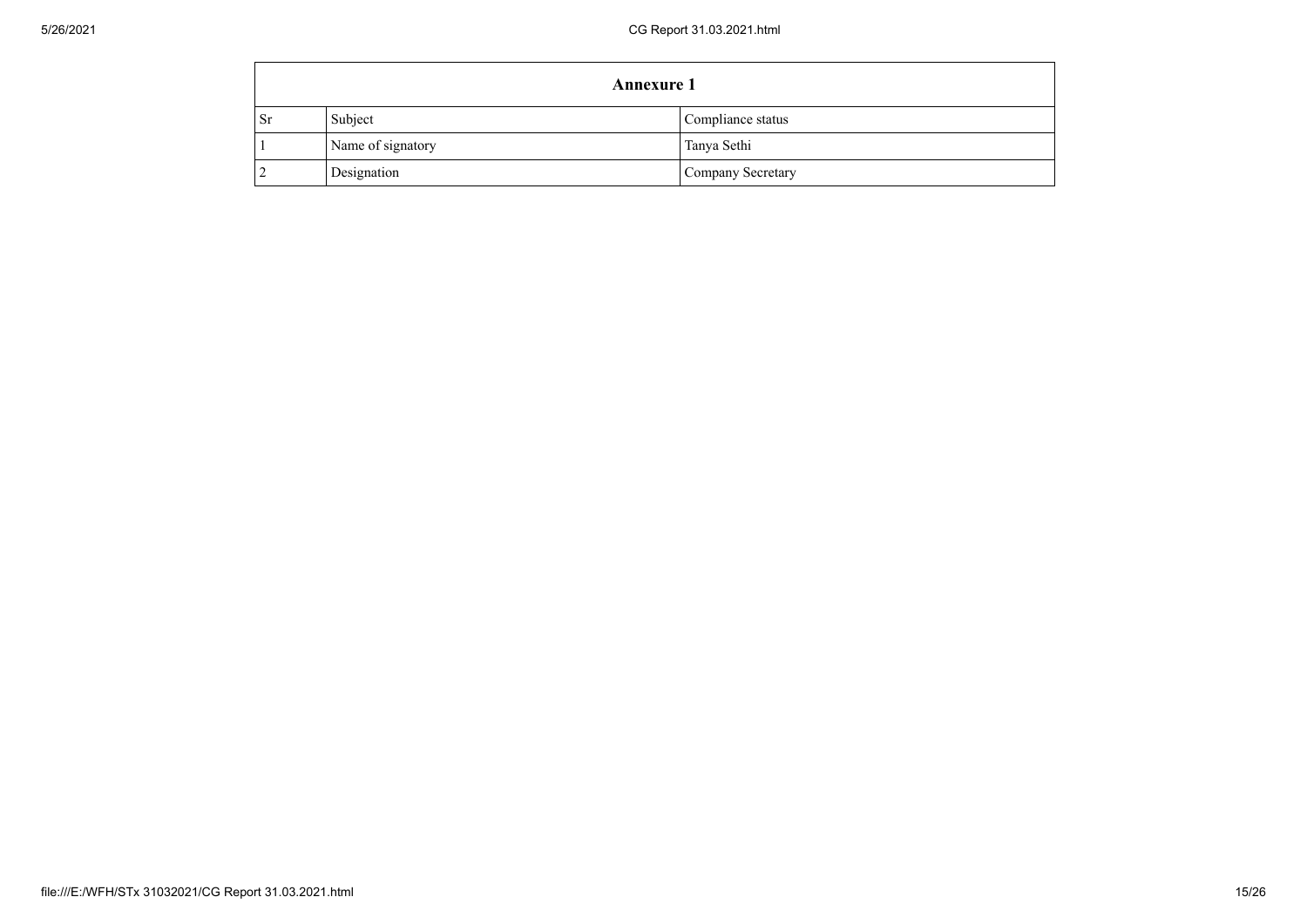|                | <b>Annexure II</b>                                                         |                                  |                                                                                                                 |                     |  |  |
|----------------|----------------------------------------------------------------------------|----------------------------------|-----------------------------------------------------------------------------------------------------------------|---------------------|--|--|
|                |                                                                            |                                  | Annexure II to be submitted by listed entity at the end of the financial year (for the whole of financial year) |                     |  |  |
|                | I. Disclosure on website in terms of Listing Regulations                   |                                  |                                                                                                                 |                     |  |  |
| <b>Sr</b>      | Item                                                                       | Compliance status<br>(Yes/No/NA) | If status is "No" details of non-<br>compliance may be given here.                                              | Web address         |  |  |
|                | Details of business                                                        | Yes                              |                                                                                                                 | www.capitaltrust.in |  |  |
| $\overline{2}$ | Terms and conditions of appointment of<br>independent directors            | Yes                              |                                                                                                                 | www.capitaltrust.in |  |  |
| $\mathcal{E}$  | Composition of various committees of board of<br>directors                 | Yes                              |                                                                                                                 | www.capitaltrust.in |  |  |
| $\overline{4}$ | Code of conduct of board of directors and<br>senior management personnel   | Yes                              |                                                                                                                 | www.capitaltrust.in |  |  |
| 5              | Details of establishment of vigil mechanism/<br>Whistle Blower policy      | Yes                              |                                                                                                                 | www.capitaltrust.in |  |  |
| 6              | Criteria of making payments to non-executive<br>directors                  | Yes                              |                                                                                                                 | www.capitaltrust.in |  |  |
|                | Policy on dealing with related party<br>transactions                       | Yes                              |                                                                                                                 | www.capitaltrust.in |  |  |
| 8              | Policy for determining 'material' subsidiaries                             | Yes                              |                                                                                                                 | www.capitaltrust.in |  |  |
| $\mathbf Q$    | Details of familiarization programmes<br>imparted to independent directors | Yes                              |                                                                                                                 | www.capitaltrust.in |  |  |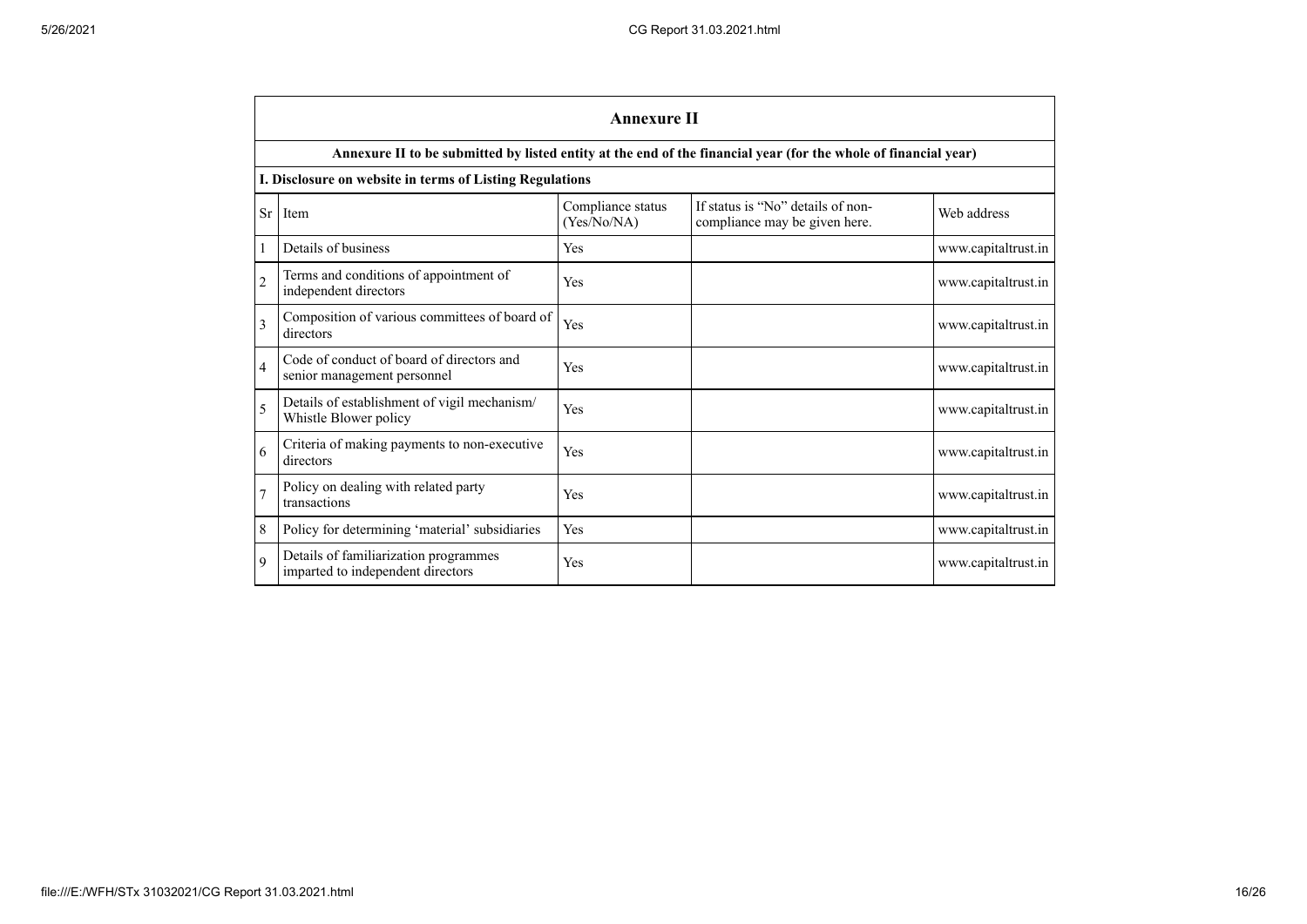|           | <b>Annexure II</b>                                                                                                                                                                           |                                     |                                                                      |                     |  |
|-----------|----------------------------------------------------------------------------------------------------------------------------------------------------------------------------------------------|-------------------------------------|----------------------------------------------------------------------|---------------------|--|
|           | Annexure II to be submitted by listed entity at the end of the financial year (for the whole of financial year)                                                                              |                                     |                                                                      |                     |  |
|           | I. Disclosure on website in terms of Listing Regulations                                                                                                                                     |                                     |                                                                      |                     |  |
| <b>Sr</b> | Item                                                                                                                                                                                         | Compliance<br>status<br>(Yes/No/NA) | If status is "No" details<br>of non-compliance may<br>be given here. | Web address         |  |
| 10        | Contact information of the designated officials of the listed entity who<br>are responsible for assisting and handling investor grievances                                                   | Yes                                 |                                                                      | www.capitaltrust.in |  |
| 11        | email address for grievance redressal and other relevant details                                                                                                                             | Yes                                 |                                                                      | www.capitaltrust.in |  |
| 12        | Financial results                                                                                                                                                                            | Yes                                 |                                                                      | www.capitaltrust.in |  |
| 13        | Shareholding pattern                                                                                                                                                                         | Yes                                 |                                                                      | www.capitaltrust.in |  |
| 14        | Details of agreements entered into with the media companies and/or<br>their associates                                                                                                       | NA                                  |                                                                      |                     |  |
| 15        | Schedule of analyst or institutional investor meet and presentations<br>made by the listed entity to analysts or institutional investors<br>simultaneously with submission to stock exchange | Yes                                 |                                                                      | www.capitaltrust.in |  |
| 16        | New name and the old name of the listed entity                                                                                                                                               | NA                                  |                                                                      |                     |  |
| 17        | Advertisements as per regulation 47 (1)                                                                                                                                                      | Yes                                 |                                                                      | www.capitaltrust.in |  |
| 18        | Credit rating or revision in credit rating obtained                                                                                                                                          | Yes                                 |                                                                      | www.capitaltrust.in |  |
| 19        | Separate audited financial statements of each subsidiary of the listed<br>entity in respect of a relevant financial year                                                                     | Yes                                 |                                                                      | www.capitaltrust.in |  |
| 20        | Whether company has provided information under separate section on<br>its website as per Regulation $46(2)$                                                                                  | Yes                                 |                                                                      | www.capitaltrust.in |  |
| 21        | Materiality Policy as per Regulation 30                                                                                                                                                      | Yes                                 |                                                                      | www.capitaltrust.in |  |
| 22        | Dividend Distribution policy as per Regulation 43A (as applicable)                                                                                                                           | Yes                                 |                                                                      | www.capitaltrust.in |  |
| 23        | It is certified that these contents on the website of the listed entity are<br>correct                                                                                                       | Yes                                 |                                                                      | www.capitaltrust.in |  |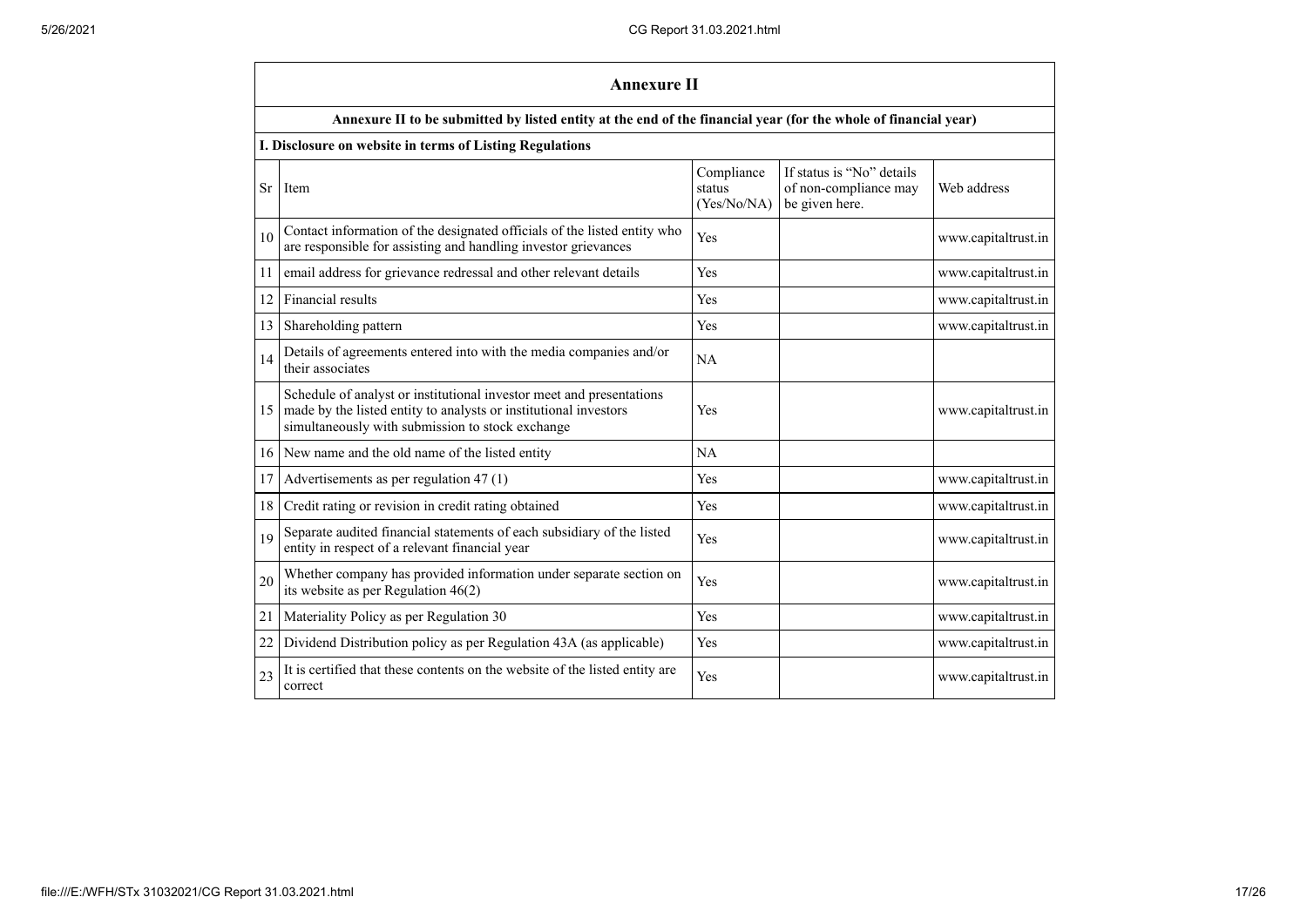|                | <b>Annexure II</b>                                                                                                   |                                   |                                     |                                                                    |  |
|----------------|----------------------------------------------------------------------------------------------------------------------|-----------------------------------|-------------------------------------|--------------------------------------------------------------------|--|
|                | <b>II. Annual Affirmations</b>                                                                                       |                                   |                                     |                                                                    |  |
| <b>Sr</b>      | Particulars                                                                                                          | Regulation<br>Number              | Compliance<br>status<br>(Yes/No/NA) | If status is "No" details of non-<br>compliance may be given here. |  |
| $\mathbf{1}$   | Independent director(s) have been appointed in terms of<br>specified criteria of 'independence' and/or 'eligibility' | $16(1)(b)$ &<br>25(6)             | Yes                                 |                                                                    |  |
| $\overline{c}$ | Board composition                                                                                                    | $17(1)$ ,<br>$17(1A)$ &<br>17(1B) | Yes                                 |                                                                    |  |
| 3              | Meeting of Board of directors                                                                                        | 17(2)                             | Yes                                 |                                                                    |  |
| 4              | Quorum of Board meeting                                                                                              | 17(2A)                            | Yes                                 |                                                                    |  |
| 5              | Review of Compliance Reports                                                                                         | 17(3)                             | Yes                                 |                                                                    |  |
| 6              | Plans for orderly succession for appointments                                                                        | 17(4)                             | Yes                                 |                                                                    |  |
| 7              | Code of Conduct                                                                                                      | 17(5)                             | Yes                                 |                                                                    |  |
| 8              | Fees/compensation                                                                                                    | 17(6)                             | Yes                                 |                                                                    |  |
| 9              | Minimum Information                                                                                                  | 17(7)                             | Yes                                 |                                                                    |  |
| 10             | Compliance Certificate                                                                                               | 17(8)                             | Yes                                 |                                                                    |  |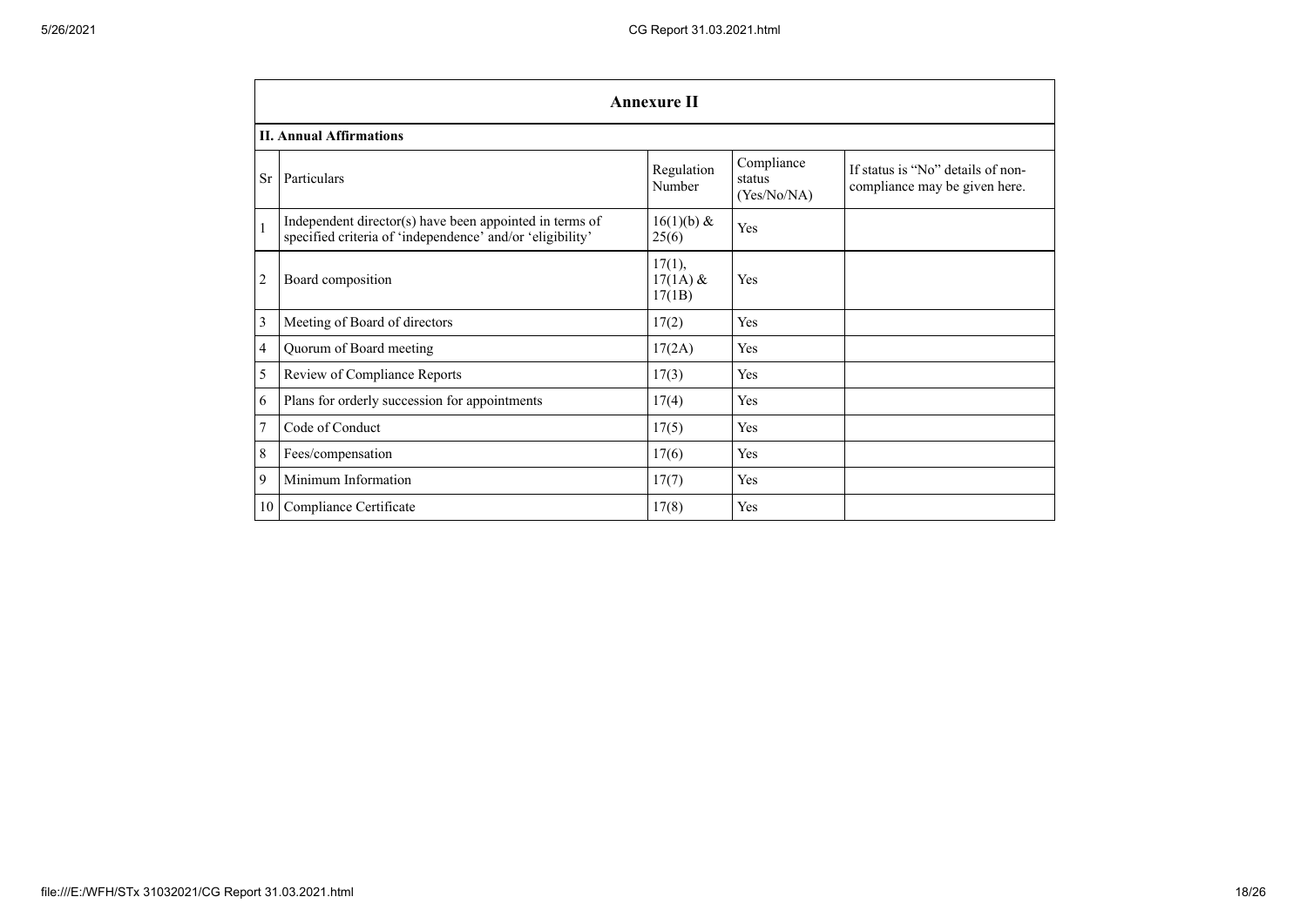|                 | <b>Annexure II</b>                                         |                            |                                  |                                                                   |  |  |
|-----------------|------------------------------------------------------------|----------------------------|----------------------------------|-------------------------------------------------------------------|--|--|
|                 | <b>II. Annual Affirmations</b>                             |                            |                                  |                                                                   |  |  |
| <b>Sr</b>       | Particulars                                                | Regulation<br>Number       | Compliance status<br>(Yes/No/NA) | If status is "No" details of non-compliance<br>may be given here. |  |  |
| 11              | Risk Assessment & Management                               | 17(9)                      | Yes                              |                                                                   |  |  |
| 12              | Performance Evaluation of Independent<br>Directors         | 17(10)                     | Yes                              |                                                                   |  |  |
| 13              | Recommendation of Board                                    | 17(11)                     | Yes                              |                                                                   |  |  |
| 14              | Maximum number of Directorships                            | 17A                        | Yes                              |                                                                   |  |  |
| 15              | Composition of Audit Committee                             | 18(1)                      | Yes                              |                                                                   |  |  |
| 16 <sup>1</sup> | Meeting of Audit Committee                                 | 18(2)                      | Yes                              |                                                                   |  |  |
| 17              | Composition of nomination & remuneration<br>committee      | 19(1) & (2)                | Yes                              |                                                                   |  |  |
| 18              | Quorum of Nomination and Remuneration<br>Committee meeting | 19(2A)                     | Yes                              |                                                                   |  |  |
| 19              | Meeting of Nomination and Remuneration<br>Committee        | 19(3A)                     | Yes                              |                                                                   |  |  |
| 20              | Composition of Stakeholder Relationship<br>Committee       | $20(1), 20(2)$ &<br>20(2A) | Yes                              |                                                                   |  |  |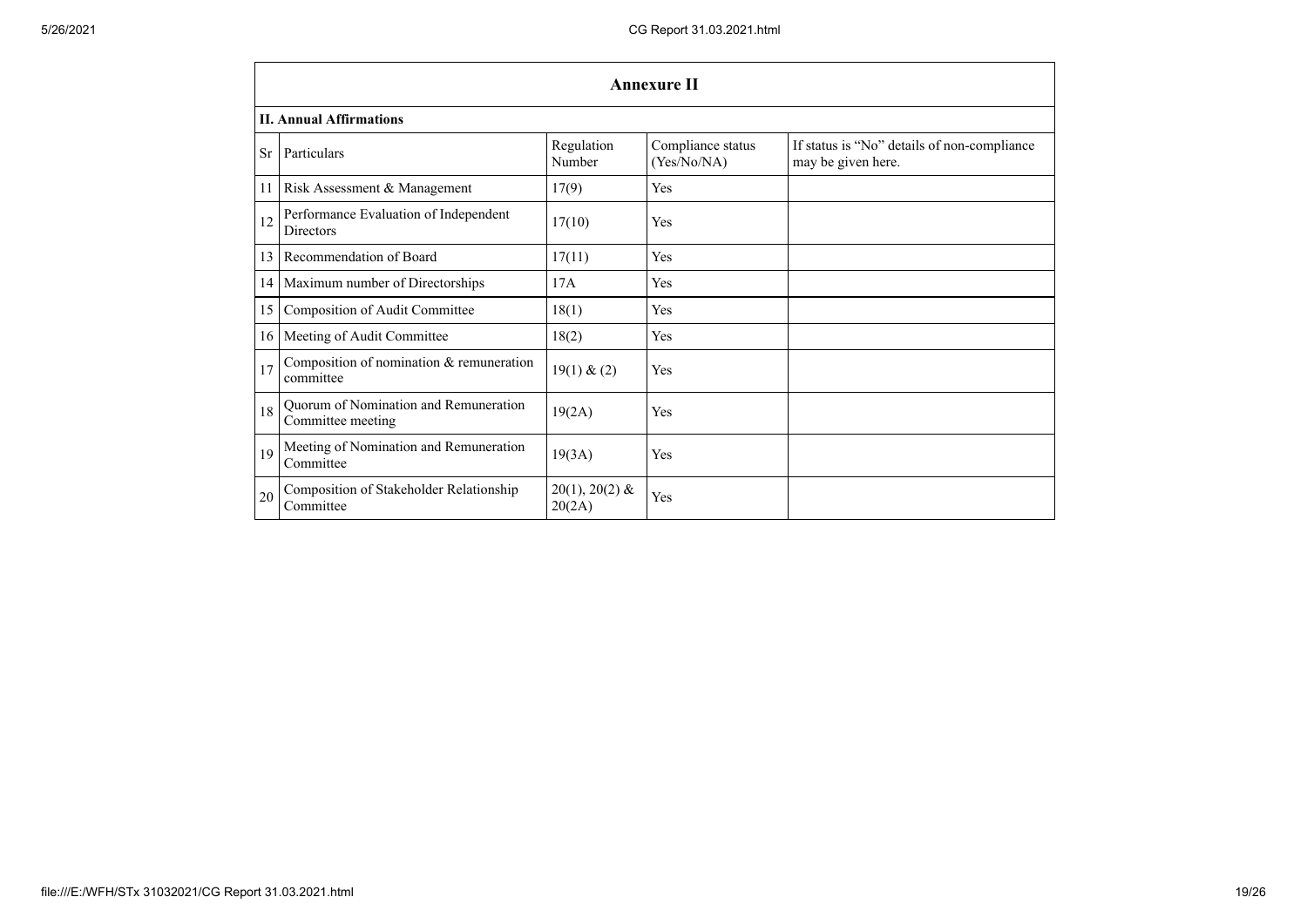|           | <b>Annexure II</b>                                                                     |                                            |                                  |                                                                    |  |  |  |
|-----------|----------------------------------------------------------------------------------------|--------------------------------------------|----------------------------------|--------------------------------------------------------------------|--|--|--|
|           | <b>II. Annual Affirmations</b>                                                         |                                            |                                  |                                                                    |  |  |  |
| <b>Sr</b> | Particulars                                                                            | Regulation<br>Number                       | Compliance status<br>(Yes/No/NA) | If status is "No" details of non-<br>compliance may be given here. |  |  |  |
| 21        | Meeting of Stakeholders Relationship Committee                                         | 20(3A)                                     | Yes                              |                                                                    |  |  |  |
| 22        | Composition and role of risk management<br>committee                                   | 21(1), (2), (3), (4)                       | Yes                              |                                                                    |  |  |  |
| 23        | Meeting of Risk Management Committee                                                   | 21(3A)                                     | Yes                              |                                                                    |  |  |  |
| 24        | Vigil Mechanism                                                                        | 22                                         | Yes                              |                                                                    |  |  |  |
| 25        | Policy for related party Transaction                                                   | $23(1)$ , $(1A)$ , $(5)$ ,<br>(6)(7) & (8) | Yes                              |                                                                    |  |  |  |
| 26        | Prior or Omnibus approval of Audit Committee for<br>all related party transactions     | 23(2), (3)                                 | Yes                              |                                                                    |  |  |  |
| 27        | Approval for material related party transactions                                       | 23(4)                                      | Yes                              |                                                                    |  |  |  |
| 28        | Disclosure of related party transactions on<br>consolidated basis                      | 23(9)                                      | Yes                              |                                                                    |  |  |  |
| 29        | Composition of Board of Directors of unlisted<br>material Subsidiary                   | 24(1)                                      | Yes                              |                                                                    |  |  |  |
| 30        | Other Corporate Governance requirements with<br>respect to subsidiary of listed entity | 24(2), (3), (4), (5)<br>&(6)               | Yes                              |                                                                    |  |  |  |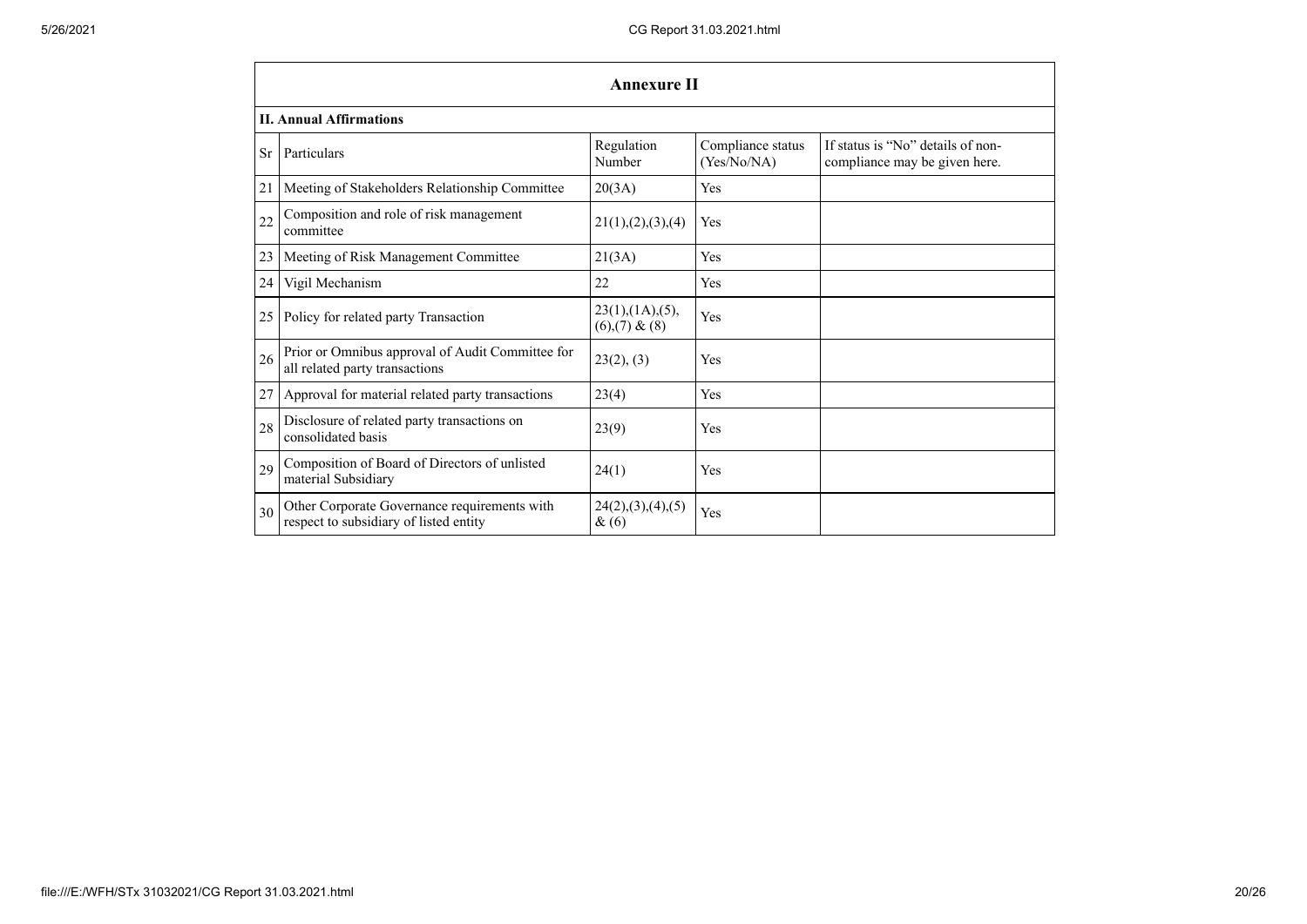|           | <b>Annexure II</b>                                                                                                   |                      |                                     |                                                                    |  |  |
|-----------|----------------------------------------------------------------------------------------------------------------------|----------------------|-------------------------------------|--------------------------------------------------------------------|--|--|
|           | <b>II. Annual Affirmations</b>                                                                                       |                      |                                     |                                                                    |  |  |
| <b>Sr</b> | Particulars                                                                                                          | Regulation<br>Number | Compliance<br>status<br>(Yes/No/NA) | If status is "No" details of non-<br>compliance may be given here. |  |  |
| 31        | Annual Secretarial Compliance Report                                                                                 | 24(A)                | Yes                                 |                                                                    |  |  |
| 32        | Alternate Director to Independent Director                                                                           | 25(1)                | NA                                  |                                                                    |  |  |
| 33        | Maximum Tenure                                                                                                       | 25(2)                | Yes                                 |                                                                    |  |  |
| 34        | Meeting of independent directors                                                                                     | $25(3)$ &<br>(4)     | Yes                                 |                                                                    |  |  |
| 35        | Familiarization of independent directors                                                                             | 25(7)                | Yes                                 |                                                                    |  |  |
| 36        | Declaration from Independent Director                                                                                | $25(8)$ &<br>(9)     | Yes                                 |                                                                    |  |  |
| 37        | D & O Insurance for Independent Directors                                                                            | 25(10)               | NA                                  |                                                                    |  |  |
| 38        | Memberships in Committees                                                                                            | 26(1)                | Yes                                 |                                                                    |  |  |
| 39        | Affirmation with compliance to code of conduct from members of<br>Board of Directors and Senior management personnel | 26(3)                | Yes                                 |                                                                    |  |  |
| 40        | Disclosure of Shareholding by Non-Executive Directors                                                                | 26(4)                | Yes                                 |                                                                    |  |  |
| 41        | Policy with respect to Obligations of directors and senior<br>management                                             | $26(2)$ &<br>26(5)   | Yes                                 |                                                                    |  |  |
|           | Any other information to be provided - Add Notes                                                                     |                      |                                     |                                                                    |  |  |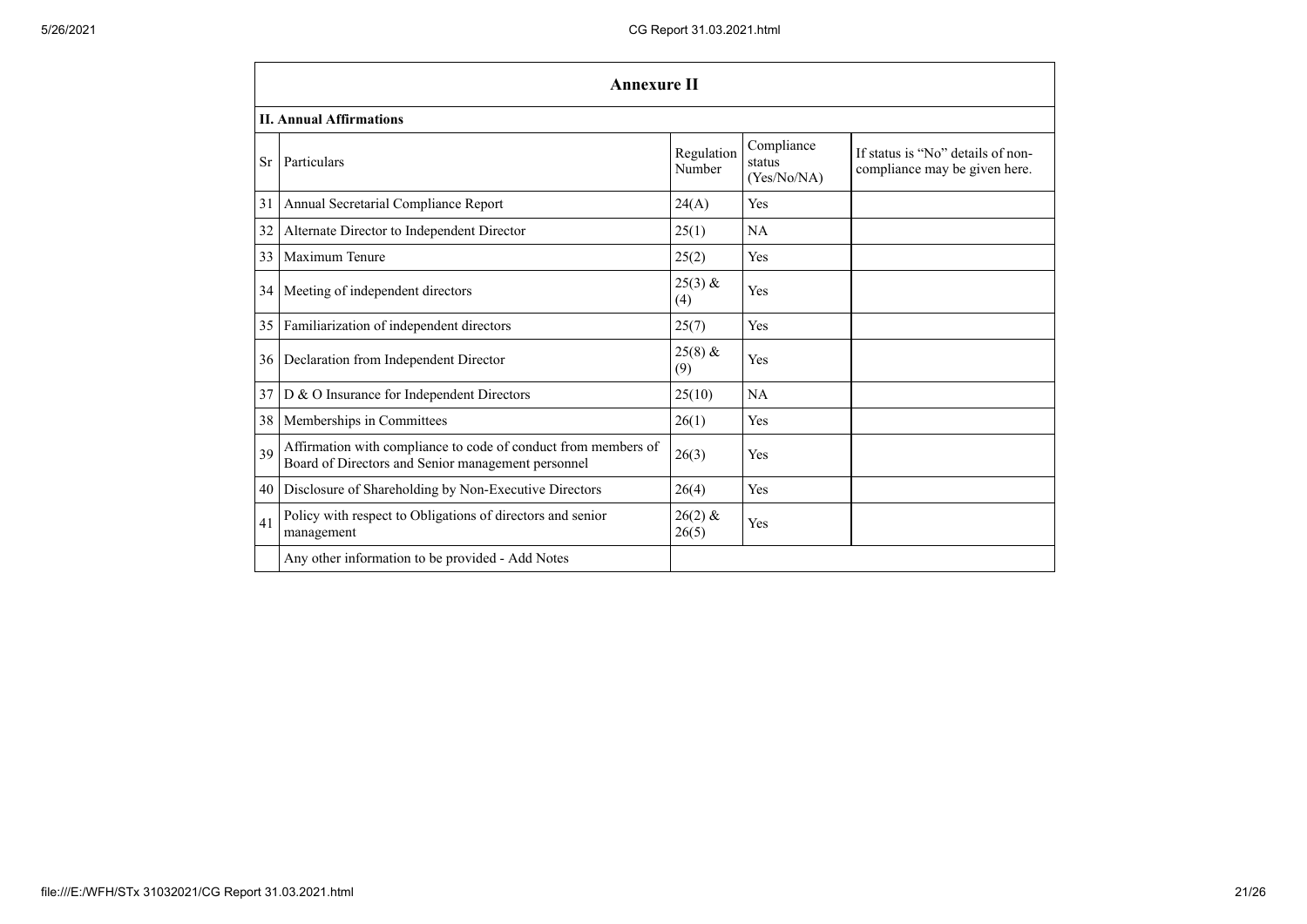| <b>Annexure II</b> |                   |                   |  |
|--------------------|-------------------|-------------------|--|
|                    | Name of signatory | Tanya Sethi       |  |
|                    | Designation       | Company Secretary |  |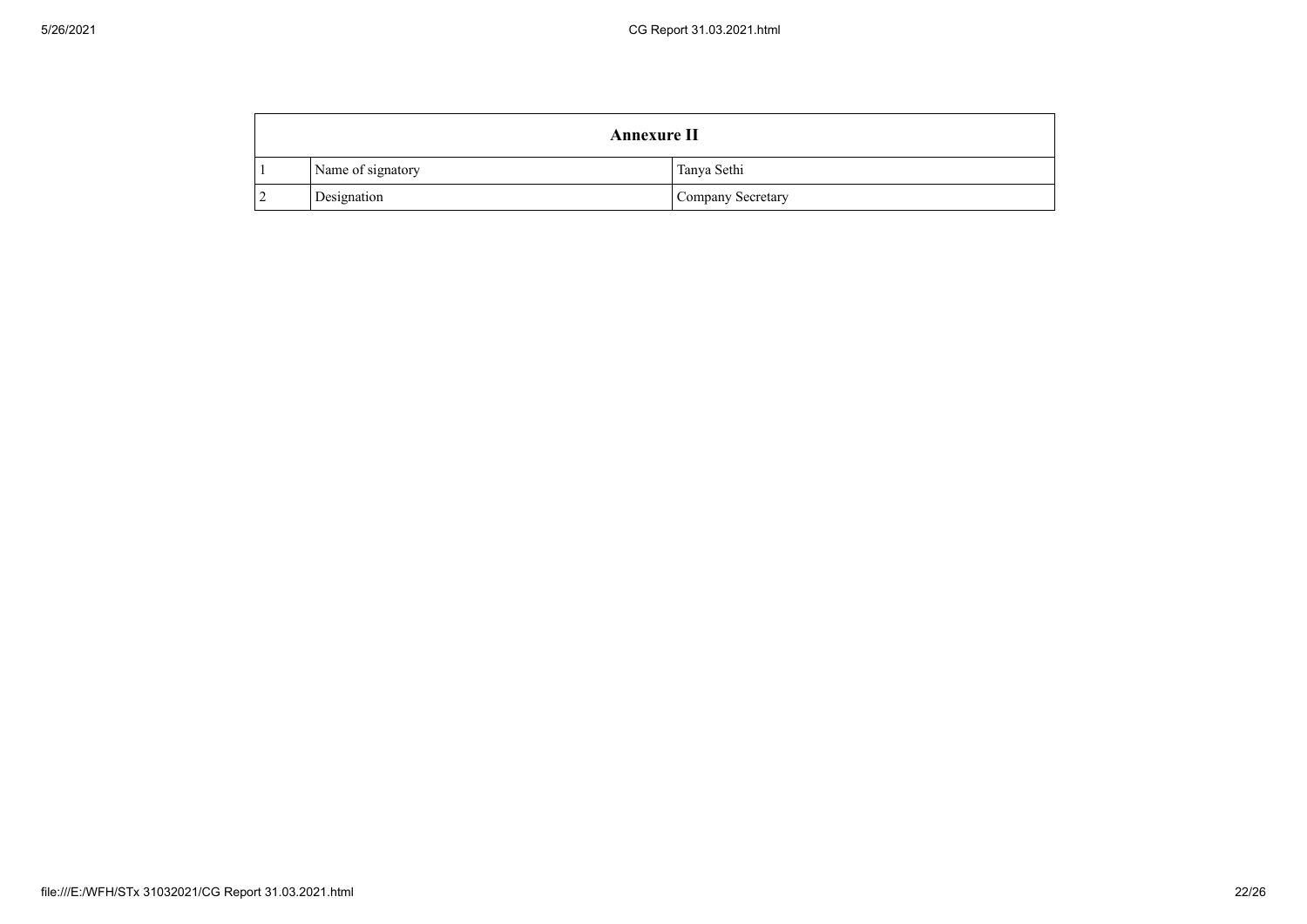|     | Annexure II                                                                                                                                                           |                                  |  |  |  |
|-----|-----------------------------------------------------------------------------------------------------------------------------------------------------------------------|----------------------------------|--|--|--|
|     | <b>III.</b> Affirmations                                                                                                                                              |                                  |  |  |  |
| Sr. | <b>Particulars</b>                                                                                                                                                    | Compliance status<br>(Yes/No/NA) |  |  |  |
|     | The Listed Entity has approved Material Subsidiary Policy and the Corporate Governance requirements with<br>respect to subsidiary of Listed Entity have been complied | Yes                              |  |  |  |
|     | Any other information to be provided                                                                                                                                  |                                  |  |  |  |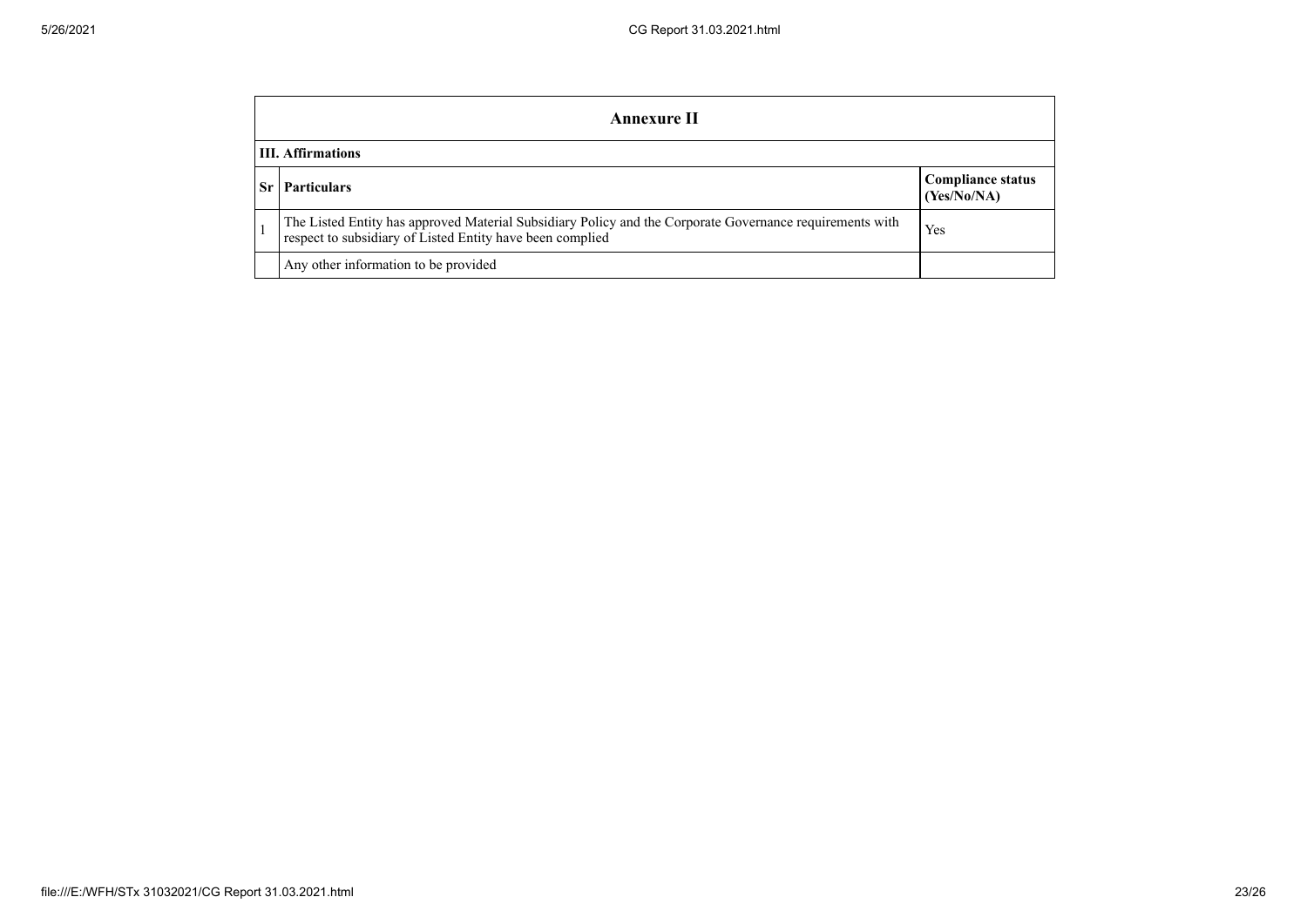| <b>Annexure II</b> |                   |                   |  |
|--------------------|-------------------|-------------------|--|
|                    | Name of signatory | Tanya Sethi       |  |
|                    | Designation       | Company Secretary |  |